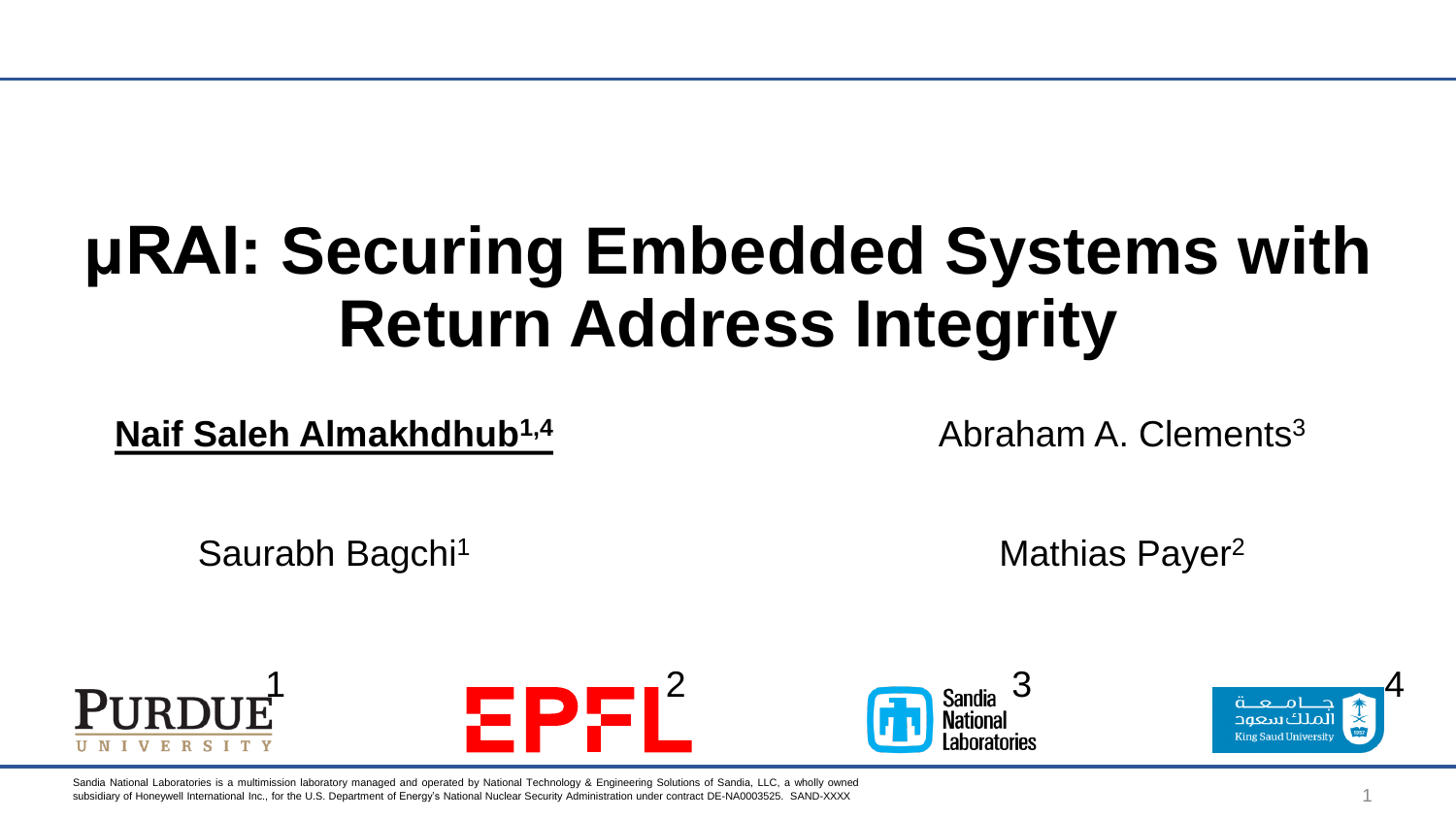#### **Current State of Security**

| aac<br><b>ANDY</b><br>202<br>H<br>INTERNET AND ENTERPRISE SECURITY NEWS, INSIGHTS & ANALYSIS<br><b>S</b>                                                                                                                                                                           |                                                                                                              |
|------------------------------------------------------------------------------------------------------------------------------------------------------------------------------------------------------------------------------------------------------------------------------------|--------------------------------------------------------------------------------------------------------------|
| E<br>The Rise of ICS Malware: How Industrial<br><b>Security Threats Are Becoming More Surgical [3]</b><br>By Barak Perelman on February 21, 2018                                                                                                                                   | <b>Target:</b><br><b>Embedded and IoT devices</b><br><b>Running Microcontroller</b><br><b>Systems (MCUS)</b> |
|                                                                                                                                                                                                                                                                                    |                                                                                                              |
| [1] https://www.wired.com/story/broadpwn-wi-fi-vulnerability-ios-android/<br>[2] https://keenlab.tencent.com/en/2020/01/02/exploiting-wifi-stack-on-tesla-model-s/<br>[3] https://www.securityweek.com/rise-ics-malware-how-industrial-security-threats-are-becoming-more-surgical | <b>Attack:</b><br><b>Control-flow Hijacking</b>                                                              |
| <b>Sandia</b><br><b>National</b><br><b>Laboratories</b>                                                                                                                                                                                                                            | ام جمعة<br>لملك سعود<br>$\overline{2}$                                                                       |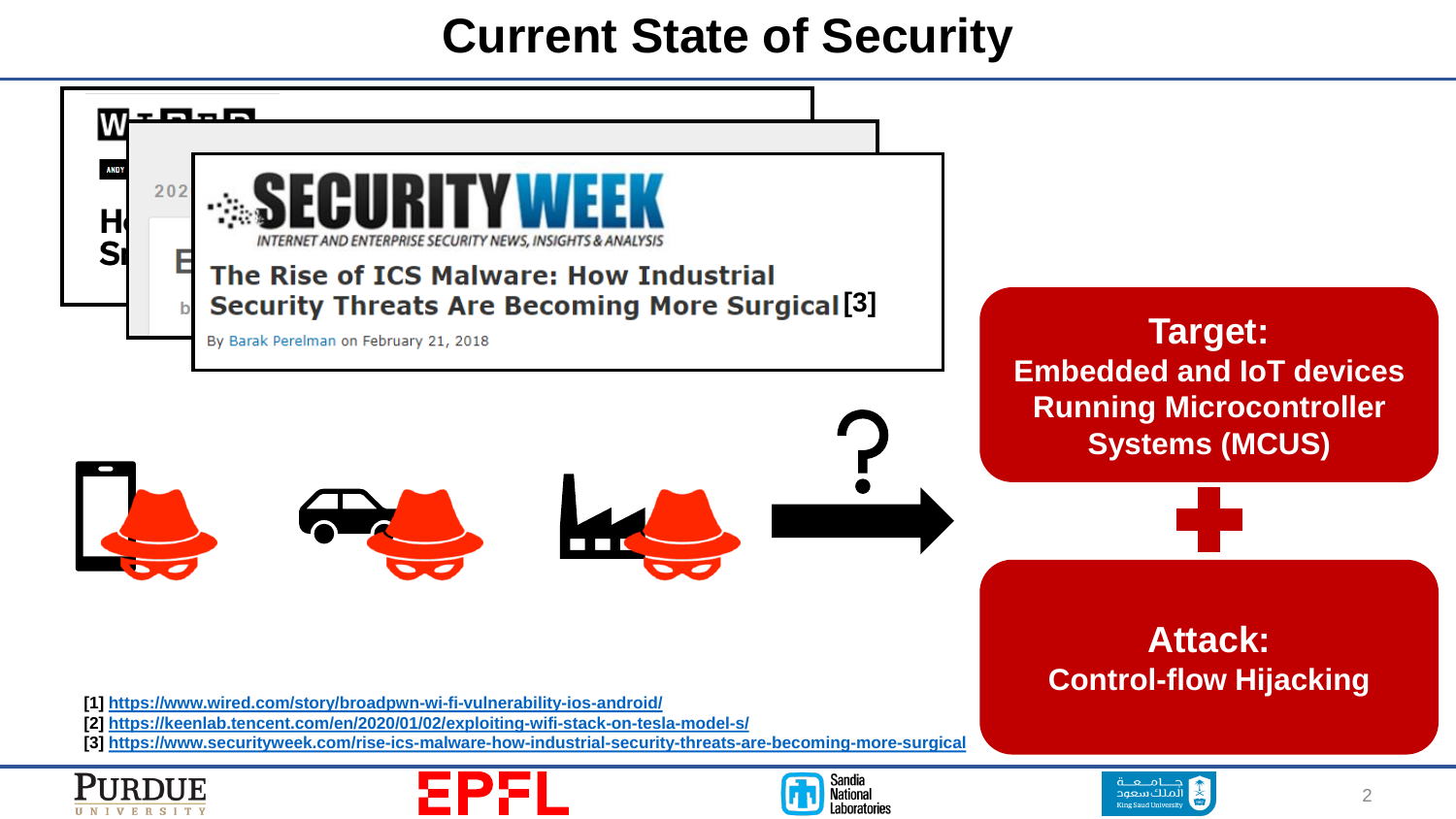#### **MCUS Challenges**

| <b>Desktop</b>                                 |            | <b>MCUS</b>                                                     |                                                        |            |                                               |                 |
|------------------------------------------------|------------|-----------------------------------------------------------------|--------------------------------------------------------|------------|-----------------------------------------------|-----------------|
| $\sim 100$<br><b>Stack</b>                     | 0x08099555 | ш<br>$\checkmark$ Large virtual memory<br>$\mathbf{I}$<br>(GBs) | <b>* Small physical memory</b><br>(MBs Flash, KBs RAM) |            | $\sim 100$ km $^{-1}$<br>$\sim 100$ m $^{-1}$ |                 |
| $\sim 100$<br>$\sim 100$<br>$\sim 100$<br>Heap | 0x0        | $\checkmark$ Basic defenses<br>(e.g., ASLR)                     | <b>× Basic defenses</b><br>(e.g., ASLR)                | 0x08000000 | $\sim 100$<br>a a an<br>Code                  | (code)<br>Flash |
| $\sim 100$<br>$\sim 100$<br>Data               | 0x08855111 | <b>Larger code</b>                                              | $\checkmark$ Smaller code                              | 0x02050000 | <b>Stack</b><br>$\sim 100$<br>Heap            | RAM<br>(Data)   |
| $\sim 100$<br>Code                             | 0x08000000 | $\checkmark$ DEP                                                | <b>* DEP</b><br>(Disabled $\rightarrow$ Fixable)       | 0x02000000 | a a an<br>Data                                |                 |









**Memory**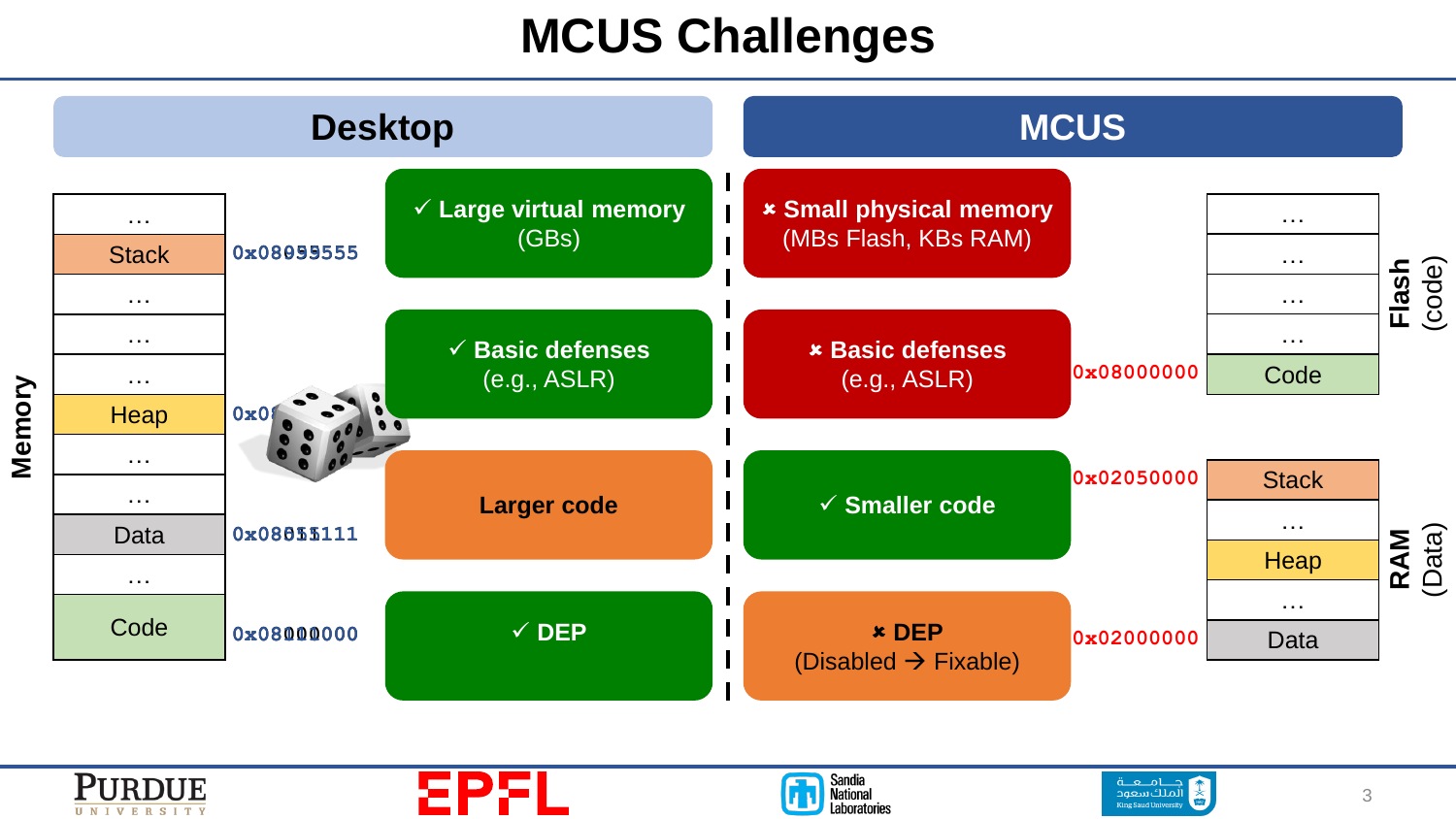### **MCUS Defenses for Return Addresses (Conceptual)**



![](_page_3_Picture_2.jpeg)

![](_page_3_Picture_3.jpeg)

![](_page_3_Picture_4.jpeg)

![](_page_3_Picture_5.jpeg)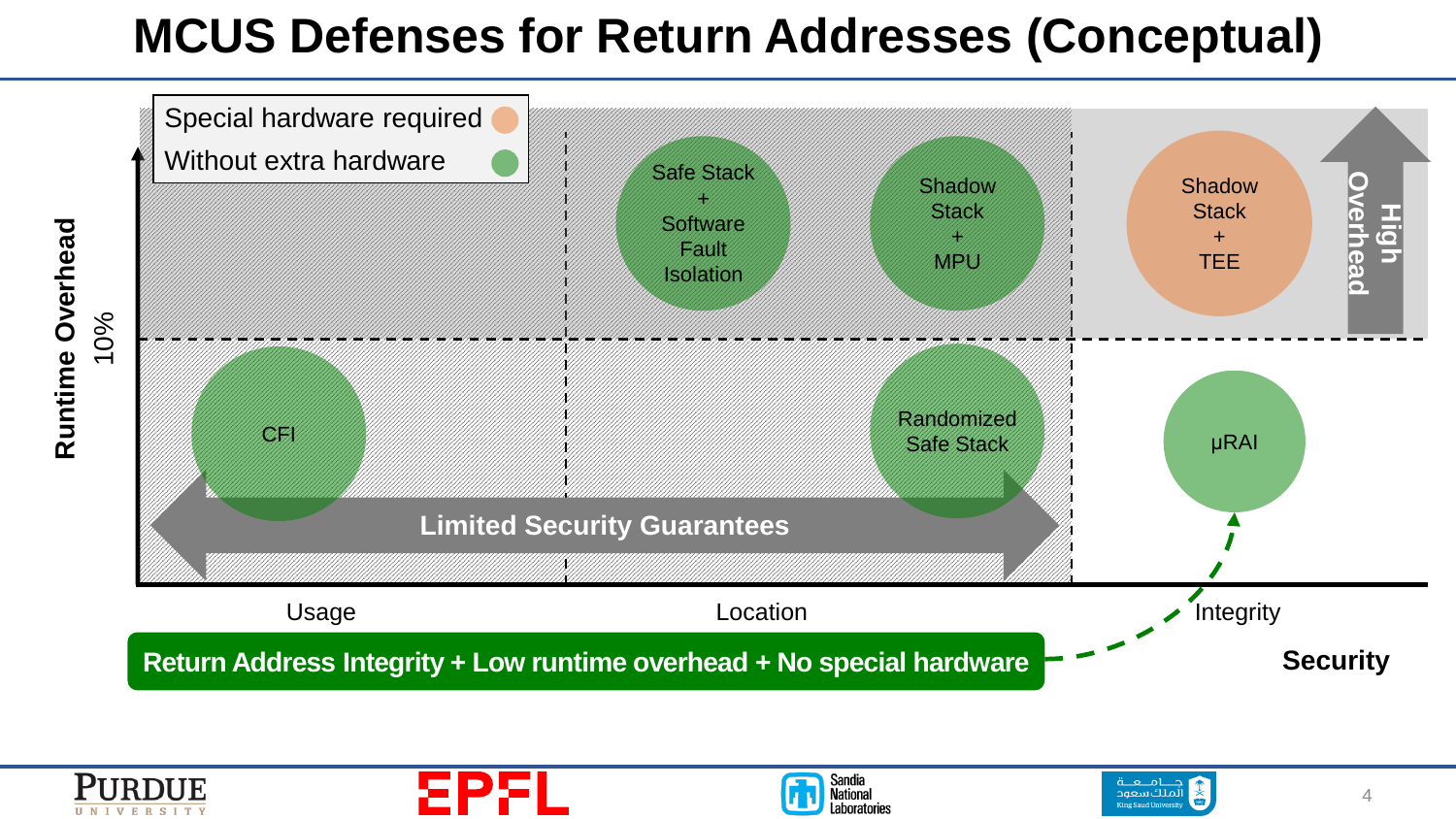### **MCUS Defenses for Return Addresses (Related Work)**

![](_page_4_Figure_1.jpeg)

![](_page_4_Picture_2.jpeg)

![](_page_4_Picture_3.jpeg)

![](_page_4_Picture_4.jpeg)

![](_page_4_Picture_5.jpeg)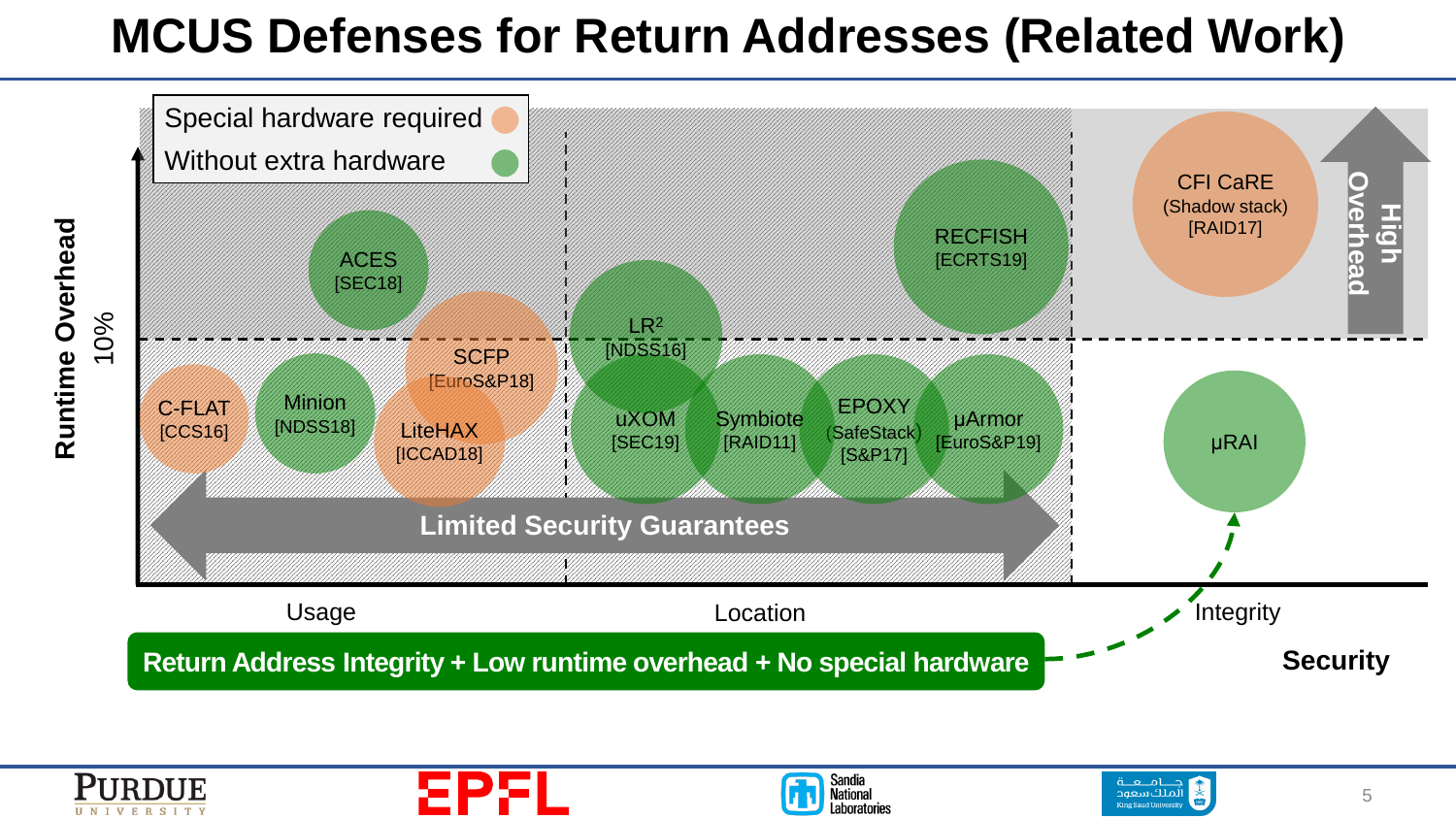## **Return Address Integrity (RAI)**

• **Every attack requires corrupting a return addresses by** *overwriting* **it**

#### • **Main limitation of defenses** → **return addresses are in writable memory RAI Property:**

- Example: Information hiding **1. Ensure the return address is never writable except by an authorized instruction**
- **2. Return addresses are never pushed to the stack or any writable memory by an adversary**

![](_page_5_Picture_5.jpeg)

![](_page_5_Picture_6.jpeg)

![](_page_5_Picture_7.jpeg)

![](_page_5_Picture_8.jpeg)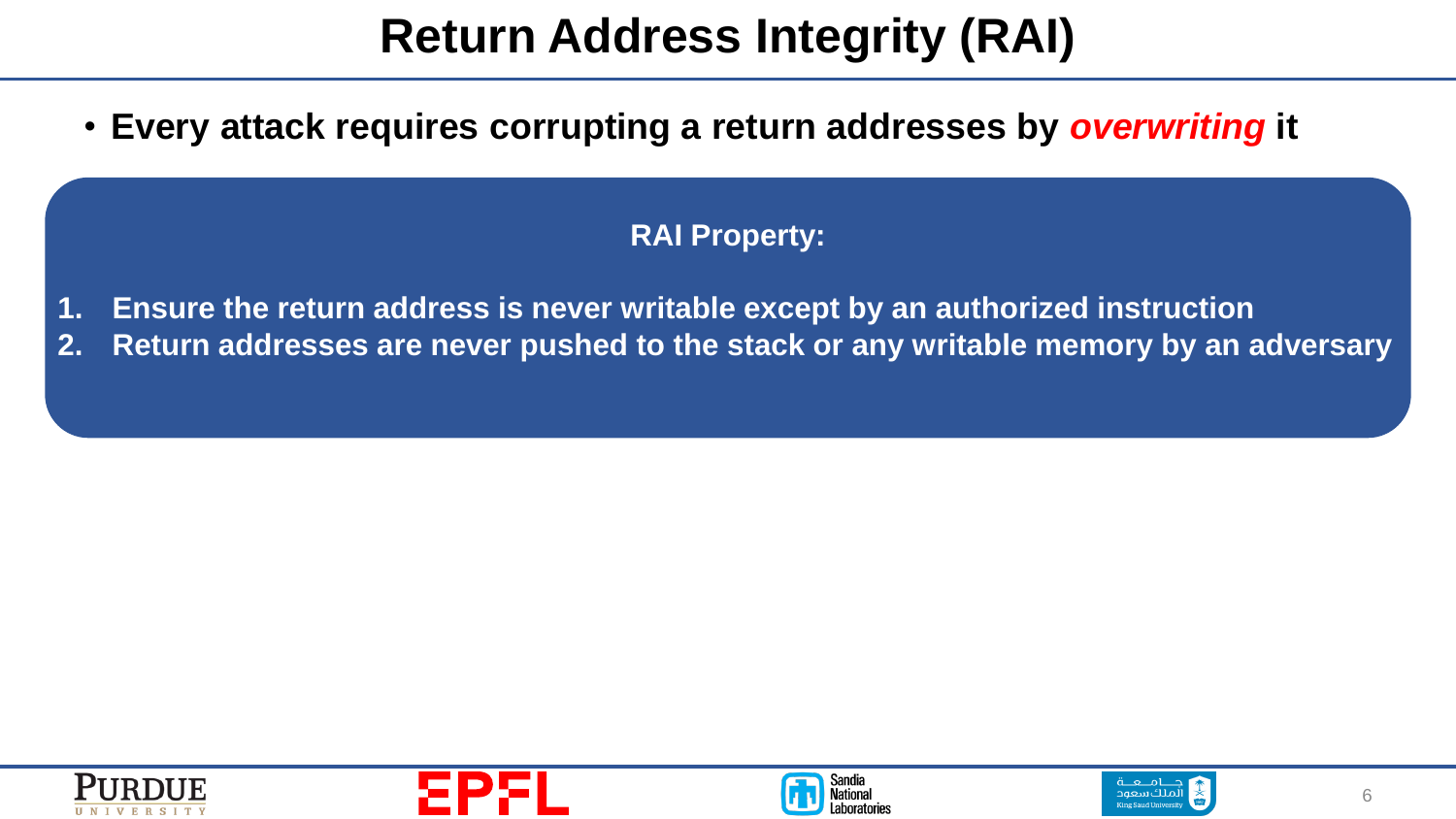#### **Threat Model & μRAI Protection**

![](_page_6_Figure_1.jpeg)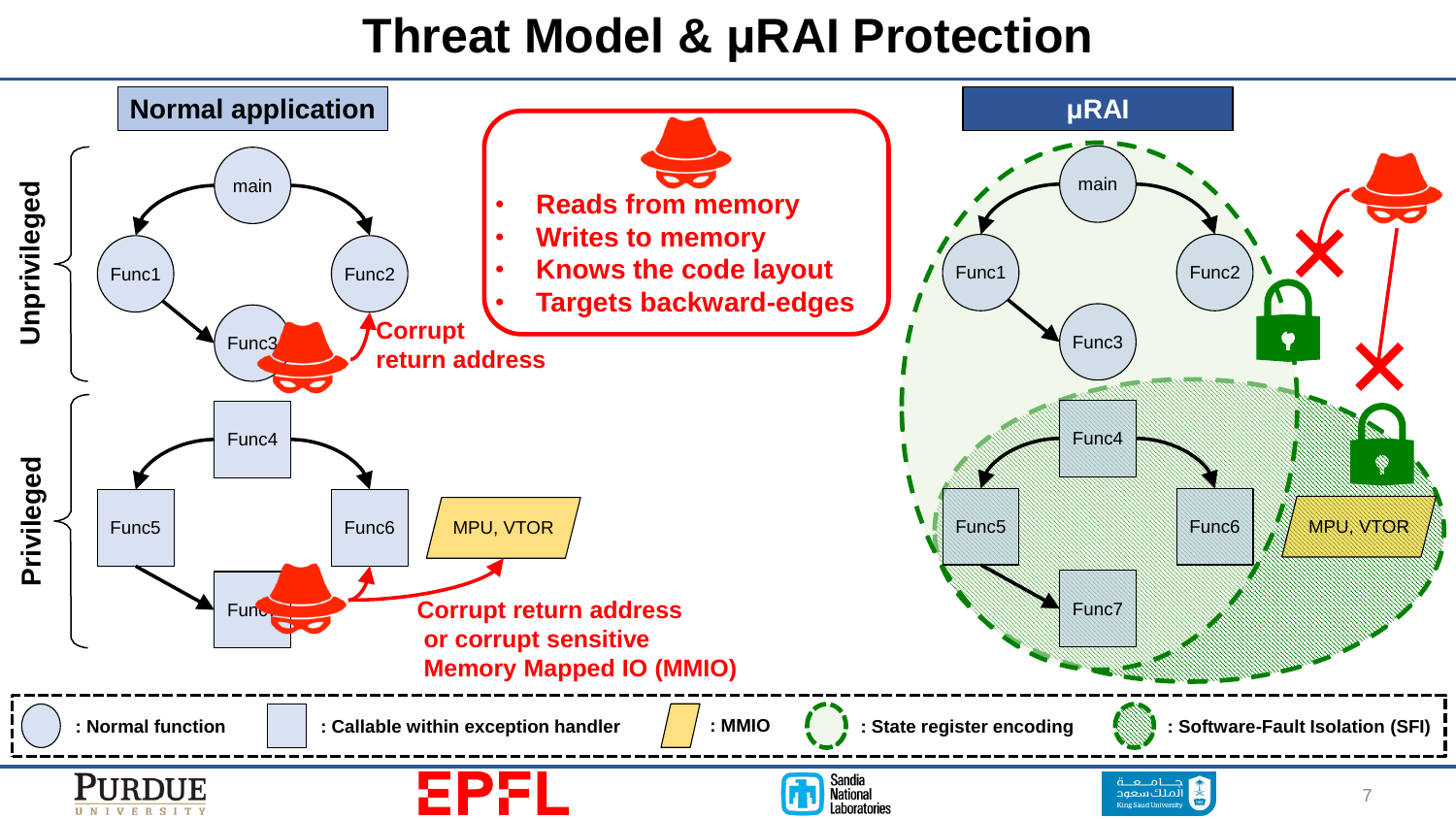#### **μRAI: Overview**

![](_page_7_Figure_1.jpeg)

![](_page_7_Figure_2.jpeg)

![](_page_7_Figure_3.jpeg)

**3 Low runtime overhead**

![](_page_7_Picture_5.jpeg)

**Relative jump target lookup routine**

![](_page_7_Picture_7.jpeg)

![](_page_7_Picture_8.jpeg)

![](_page_7_Picture_9.jpeg)

![](_page_7_Picture_10.jpeg)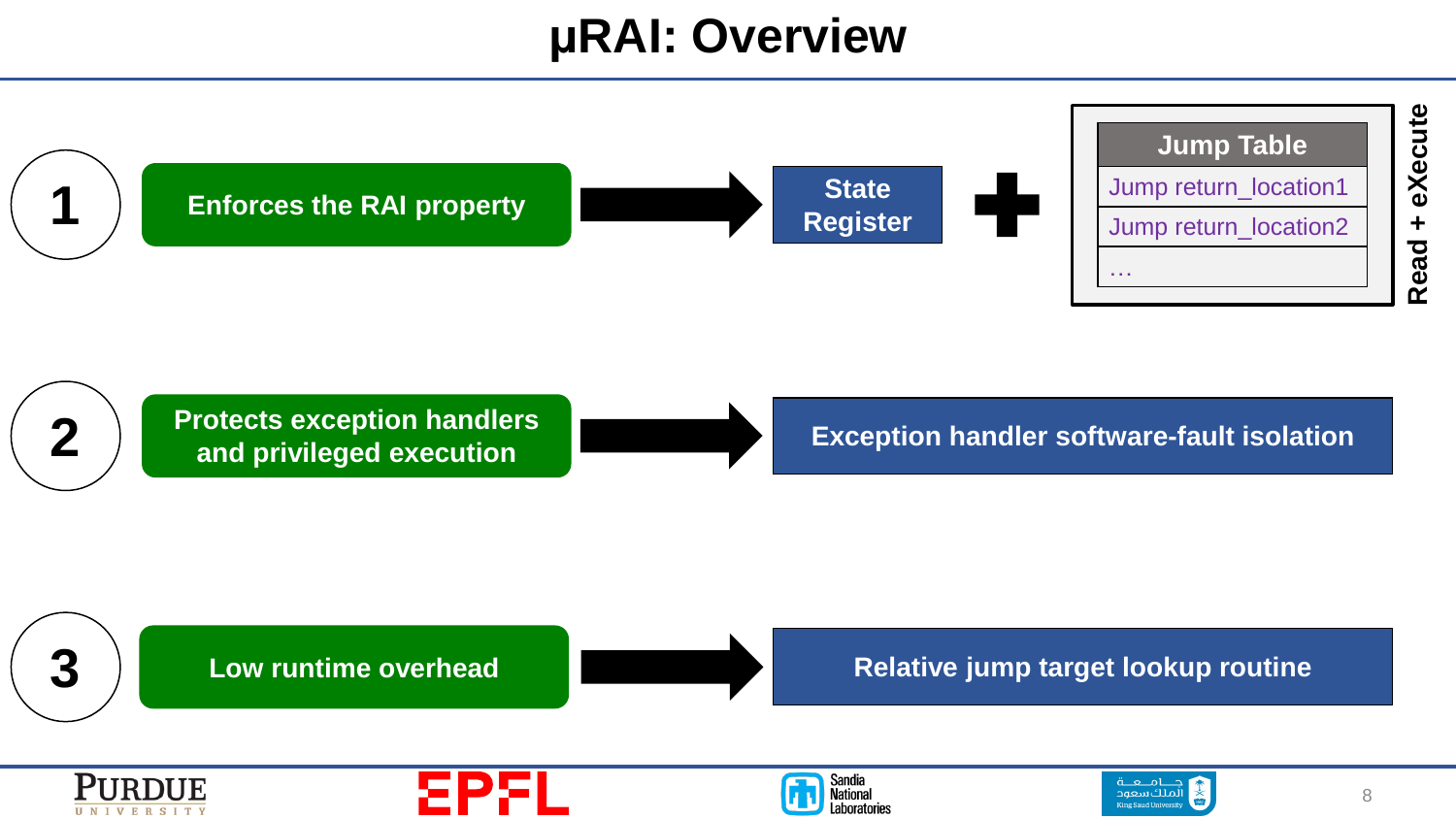#### **μRAI: Overview**

![](_page_8_Figure_1.jpeg)

![](_page_8_Picture_2.jpeg)

![](_page_8_Picture_3.jpeg)

![](_page_8_Picture_4.jpeg)

![](_page_8_Picture_5.jpeg)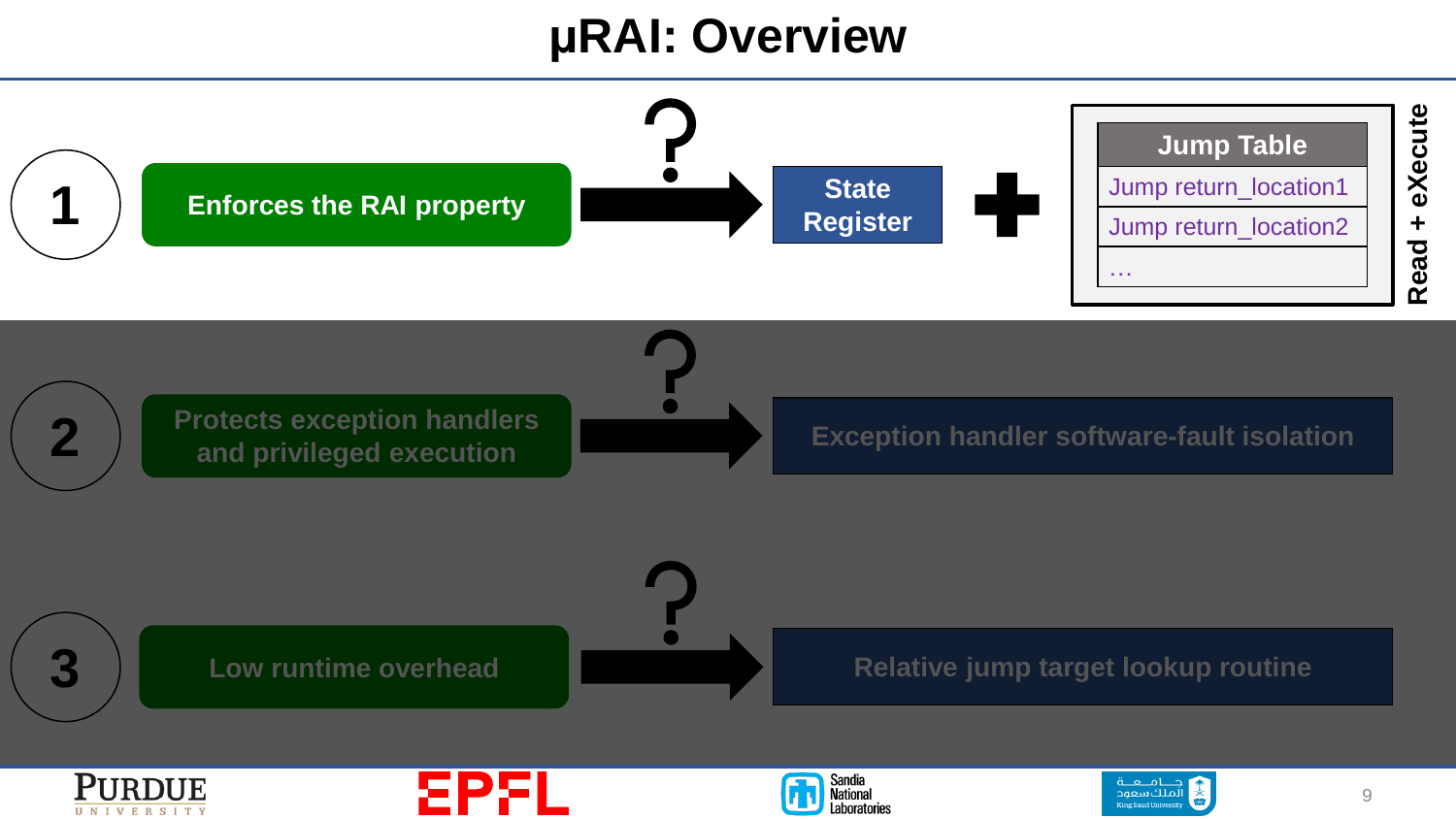### **μRAI and the State Register**

#### • **State Register (SR):**

- Can be any general-purpose register  $\rightarrow$  exclusively used by  $\mu$ RAI
- Never spilled  $\rightarrow$  cannot be overwritten through a memory corruption
- Does not contain a return address  $\rightarrow$  encoded values to resolve the return location

![](_page_9_Figure_5.jpeg)

![](_page_9_Picture_6.jpeg)

![](_page_9_Picture_7.jpeg)

![](_page_9_Picture_8.jpeg)

![](_page_9_Picture_9.jpeg)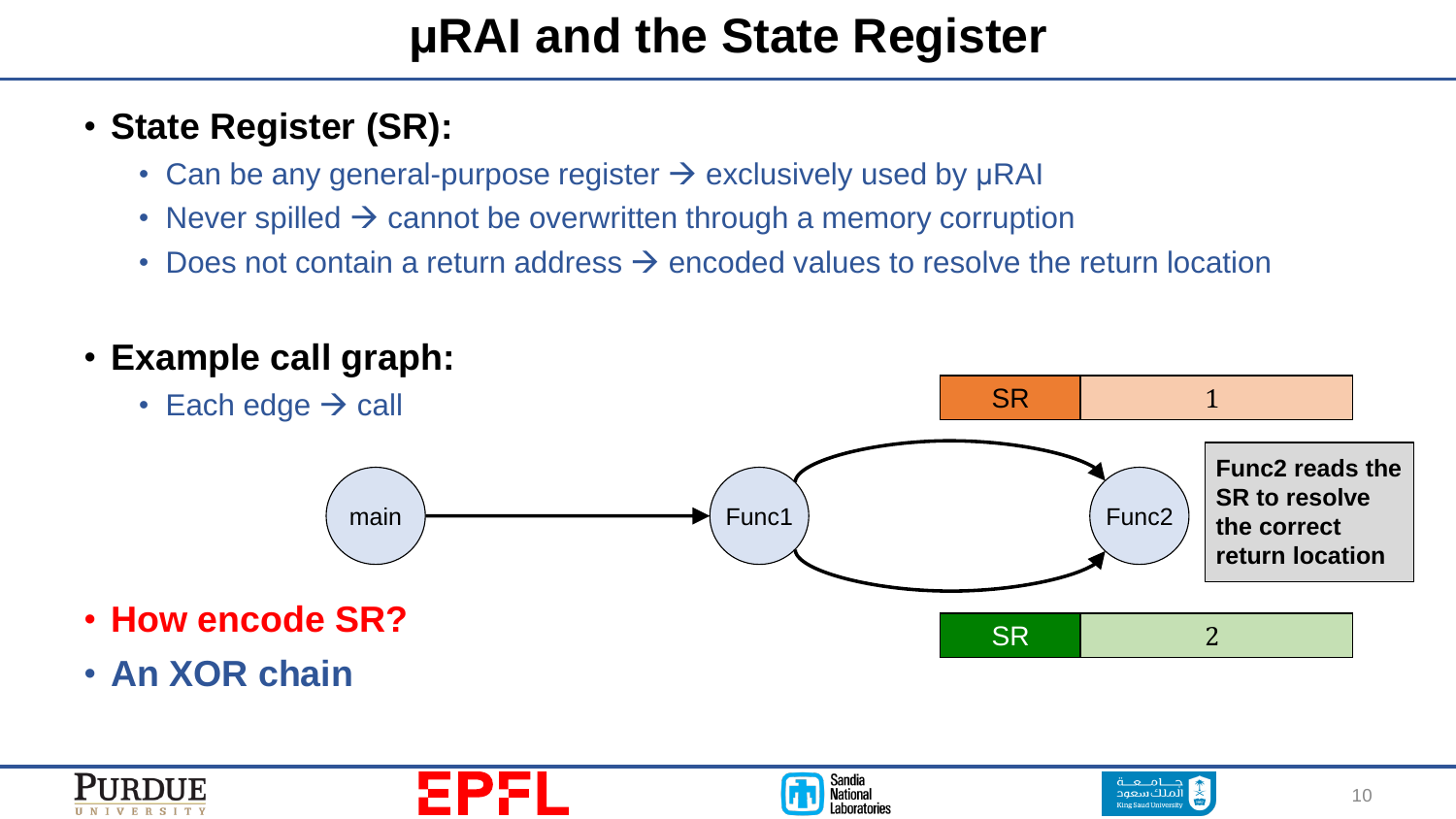## **μRAI: Terminology**

![](_page_10_Figure_1.jpeg)

• **Function Keys (FKs): Hard-coded keys used to encode the SR**

![](_page_10_Picture_3.jpeg)

![](_page_10_Picture_4.jpeg)

![](_page_10_Picture_5.jpeg)

![](_page_10_Picture_6.jpeg)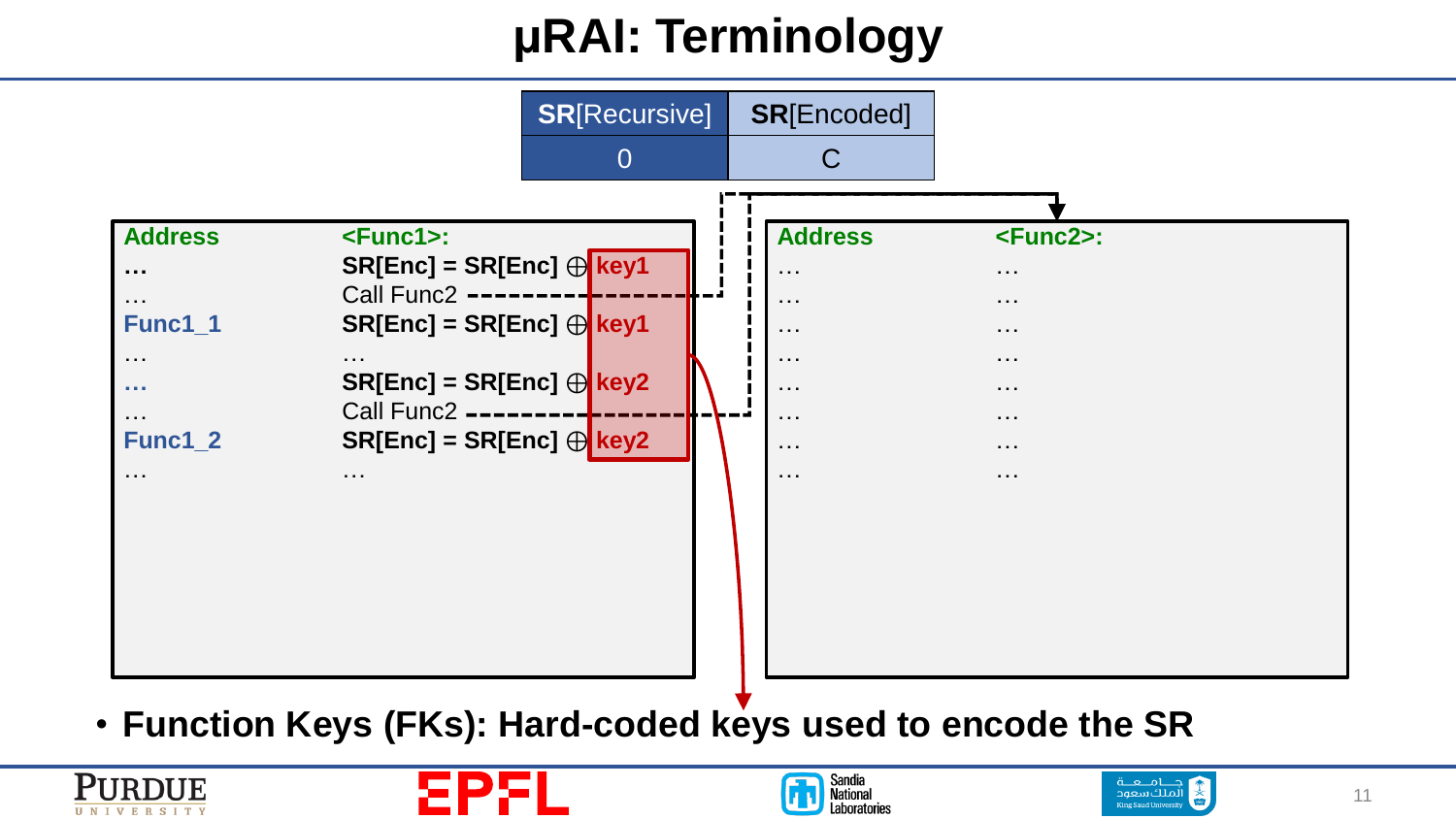## **μRAI: Terminology**

![](_page_11_Figure_1.jpeg)

• **Function IDs (FIDs): Possible values of the SR for the function**

![](_page_11_Picture_3.jpeg)

![](_page_11_Picture_4.jpeg)

![](_page_11_Picture_5.jpeg)

![](_page_11_Picture_6.jpeg)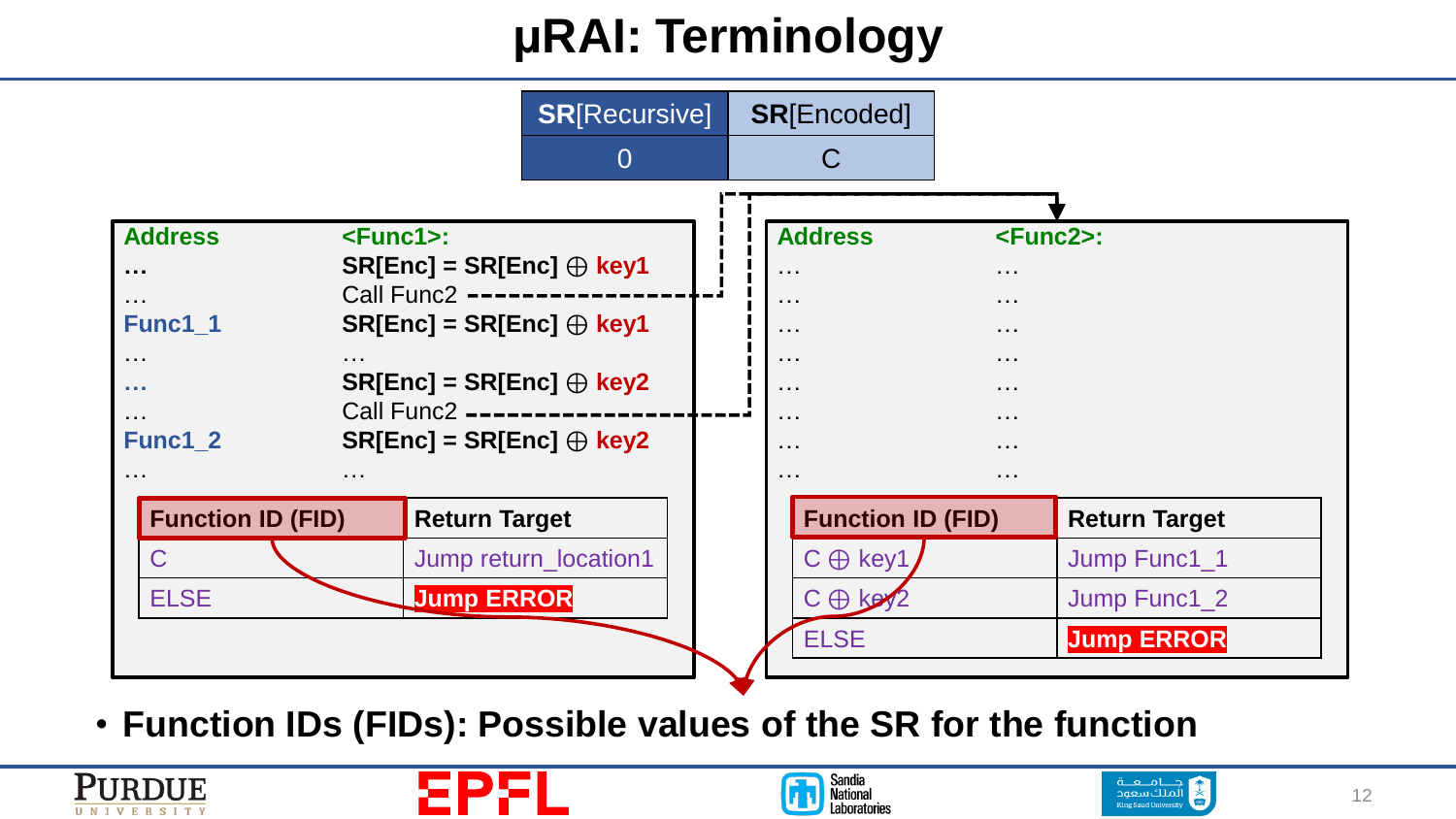## **μRAI: Terminology**

![](_page_12_Figure_1.jpeg)

• **Function Lookup Table (FLT): List of FIDs for the function**

![](_page_12_Picture_3.jpeg)

![](_page_12_Picture_4.jpeg)

![](_page_12_Picture_5.jpeg)

![](_page_12_Picture_6.jpeg)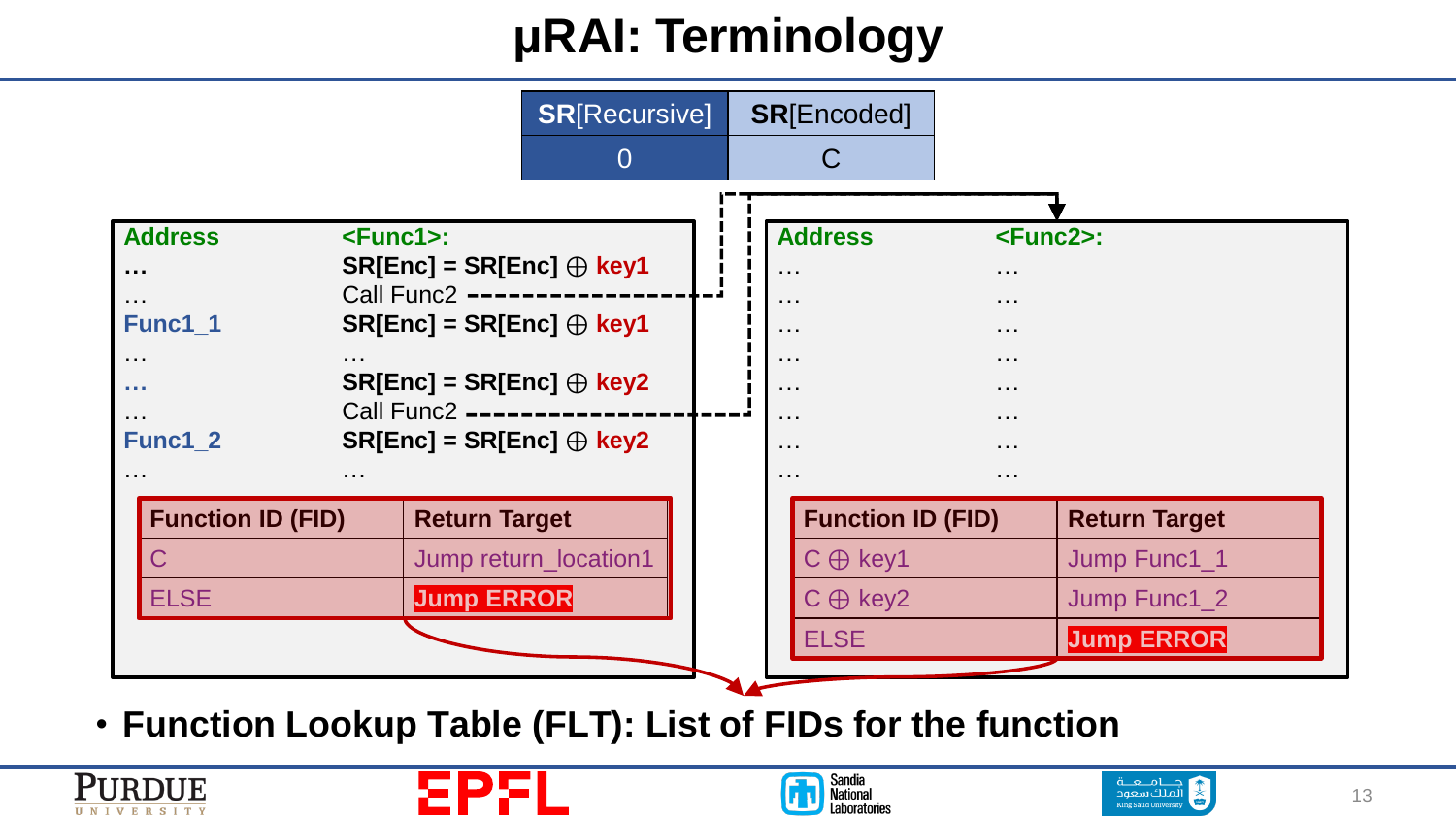![](_page_13_Figure_1.jpeg)

• **Encode the SR and call Func2**

![](_page_13_Picture_3.jpeg)

![](_page_13_Picture_4.jpeg)

![](_page_13_Picture_5.jpeg)

![](_page_13_Picture_6.jpeg)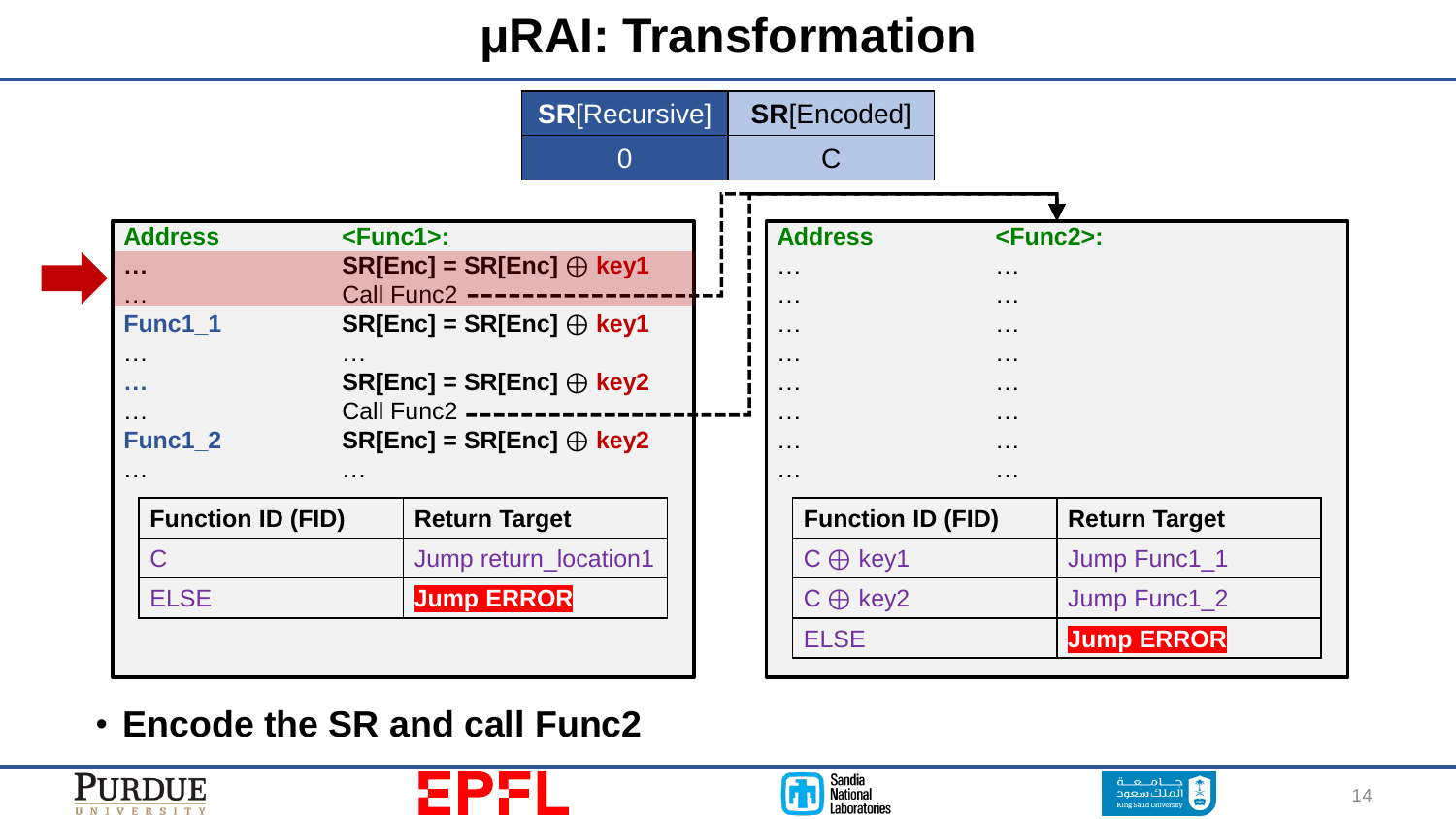![](_page_14_Figure_1.jpeg)

• **Func2 reads the SR and executes the corresponding direct jump**

![](_page_14_Picture_3.jpeg)

![](_page_14_Picture_4.jpeg)

![](_page_14_Picture_5.jpeg)

![](_page_14_Picture_6.jpeg)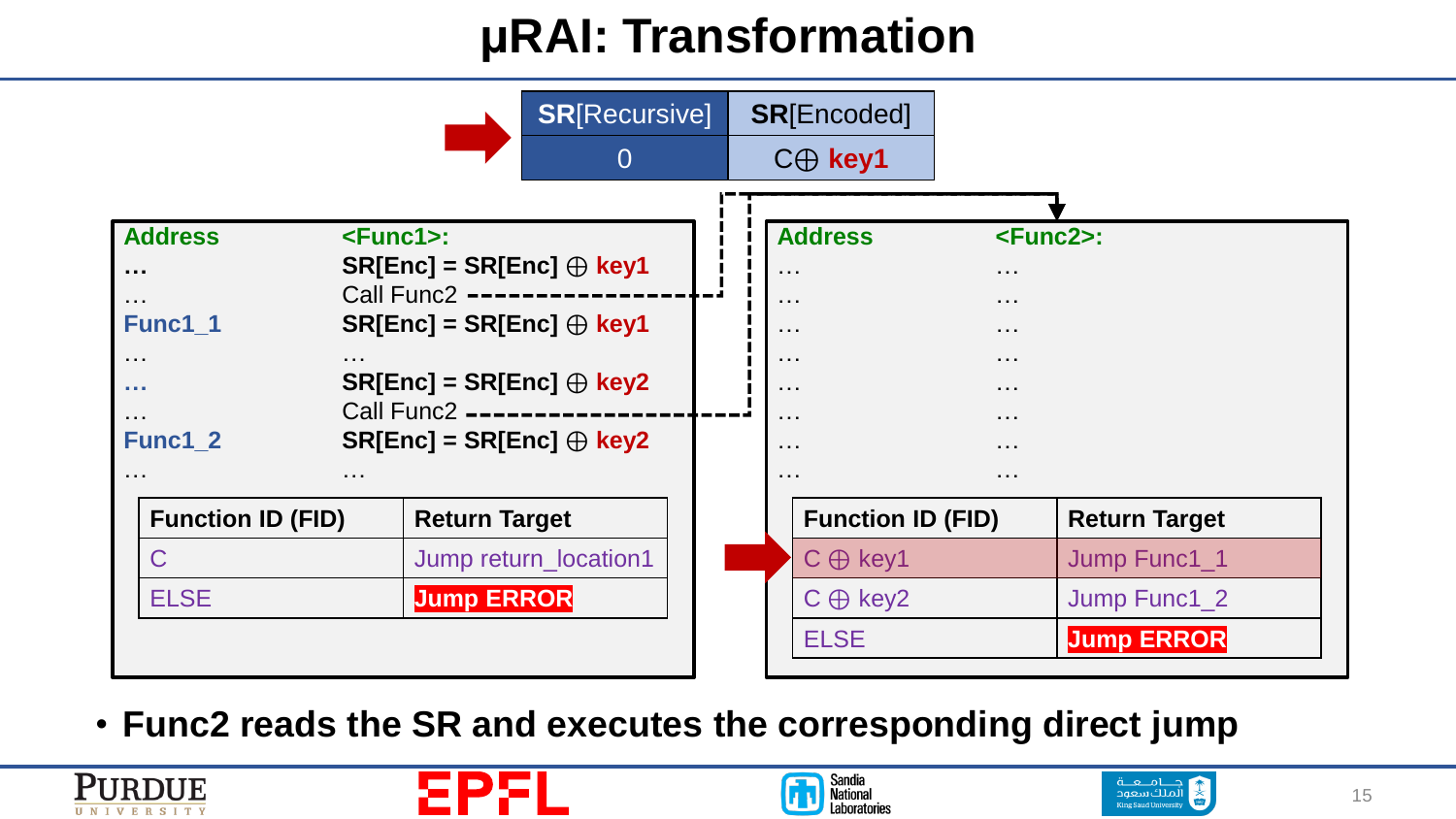![](_page_15_Figure_1.jpeg)

• **Func2 returns correctly and the SR is decoded**

![](_page_15_Picture_3.jpeg)

![](_page_15_Picture_4.jpeg)

![](_page_15_Picture_5.jpeg)

![](_page_15_Picture_6.jpeg)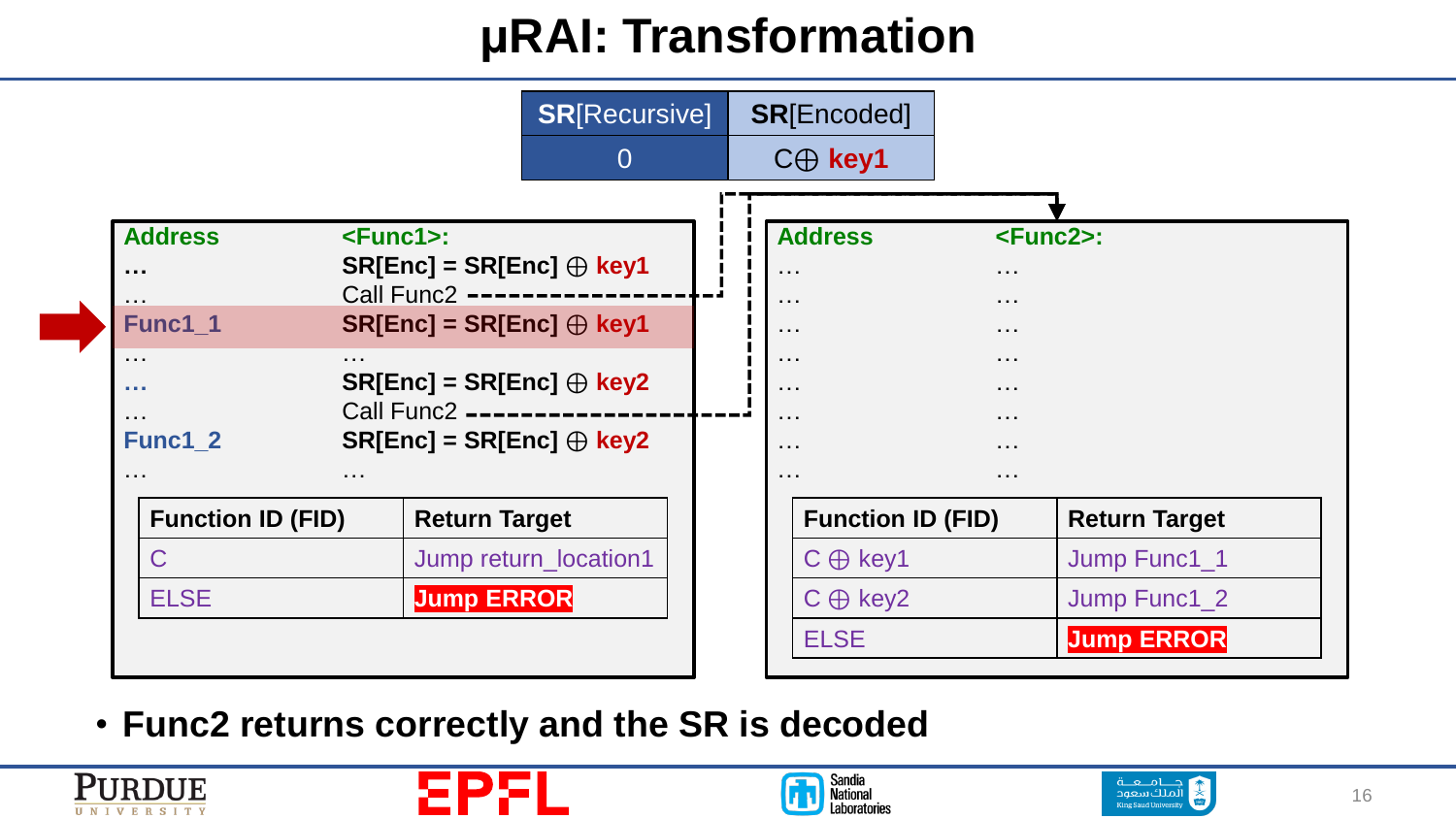![](_page_16_Figure_1.jpeg)

• **The previous SR value is restored**

![](_page_16_Picture_3.jpeg)

![](_page_16_Picture_4.jpeg)

![](_page_16_Picture_5.jpeg)

![](_page_16_Picture_6.jpeg)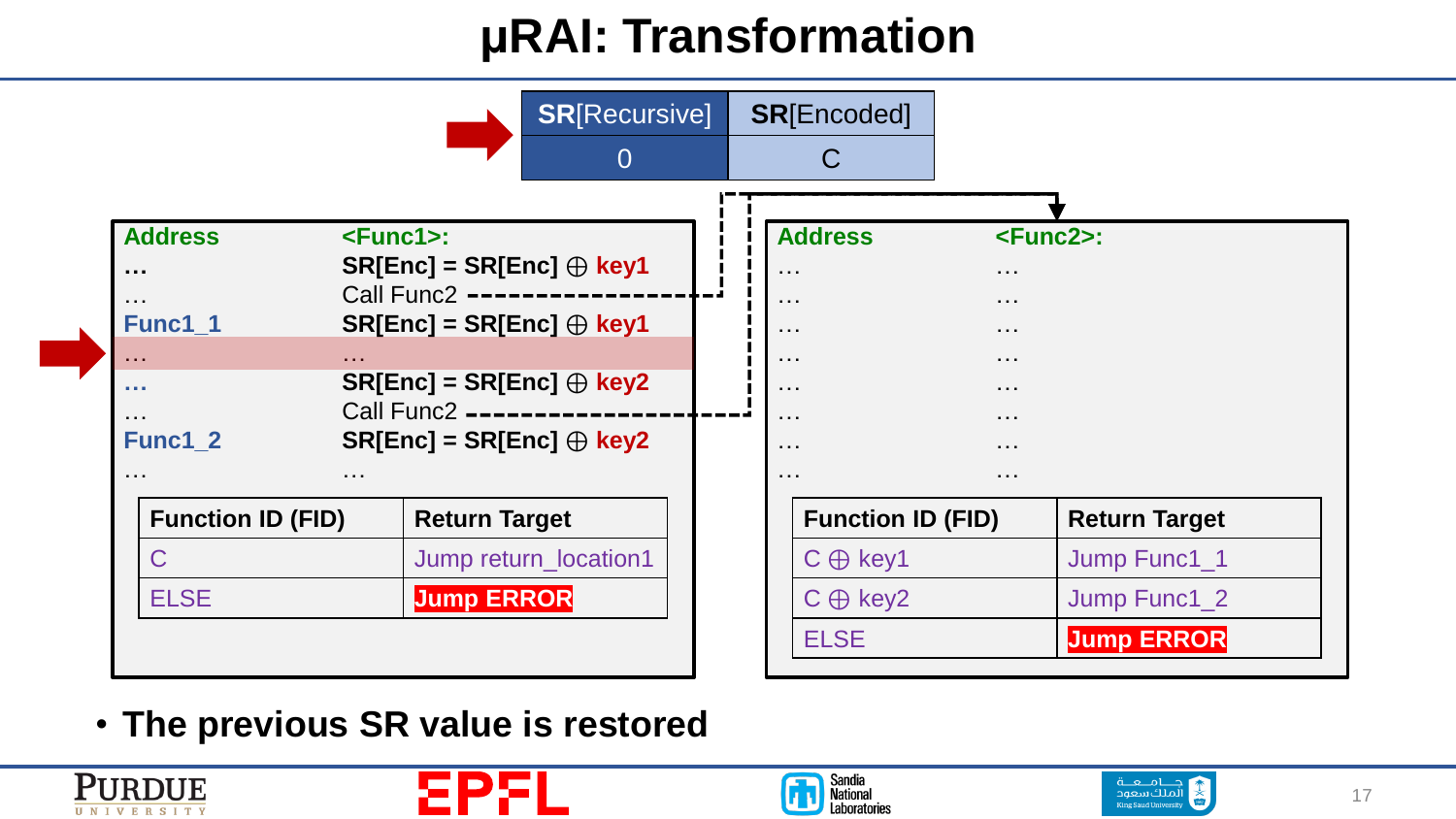![](_page_17_Figure_1.jpeg)

• **The same happens for other calls. Func1 can then return correctly**

![](_page_17_Picture_3.jpeg)

![](_page_17_Picture_4.jpeg)

![](_page_17_Picture_5.jpeg)

![](_page_17_Picture_6.jpeg)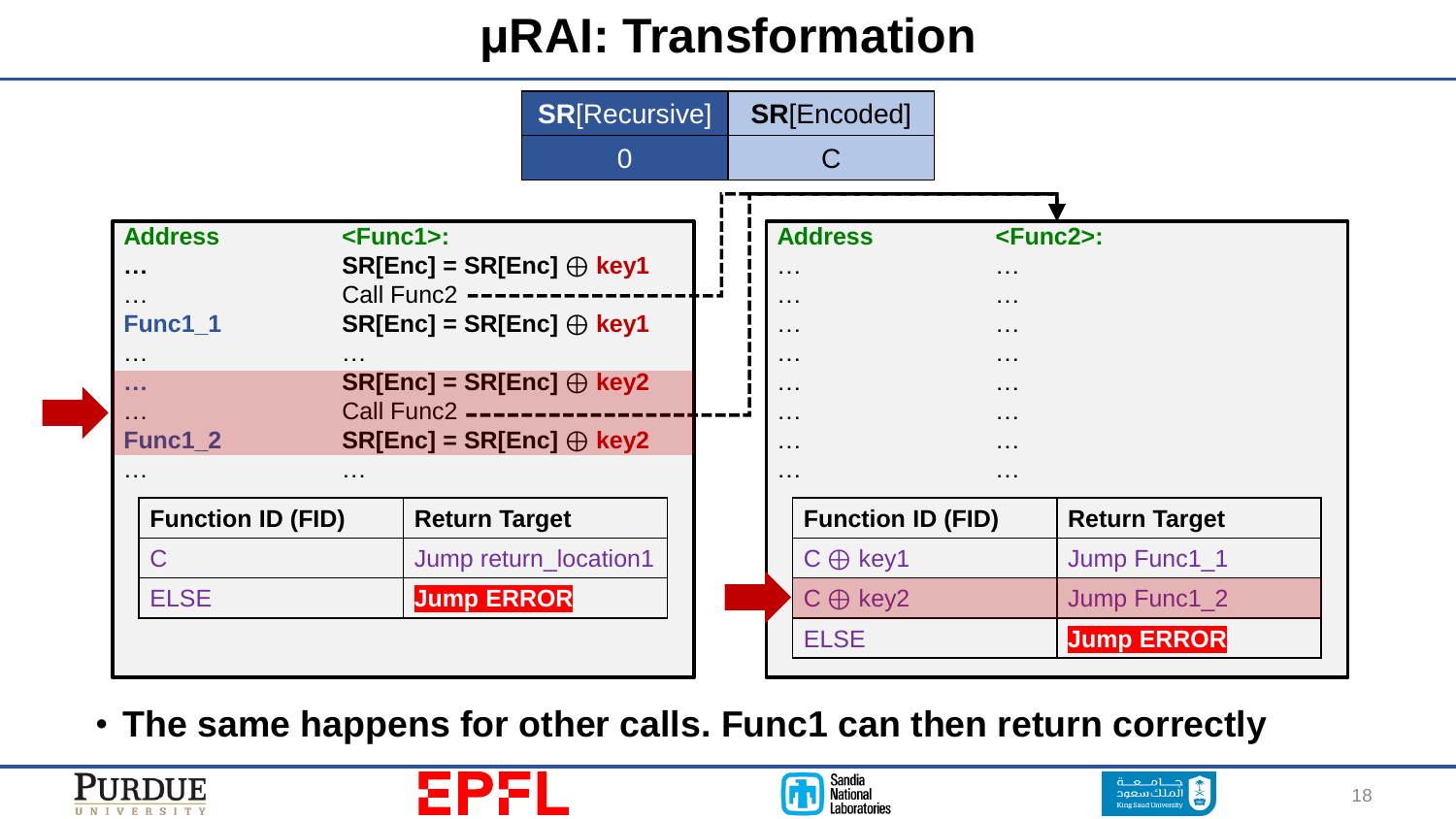#### **μRAI: Overview**

![](_page_18_Figure_1.jpeg)

**UNIVERSITY** 

الملك سعود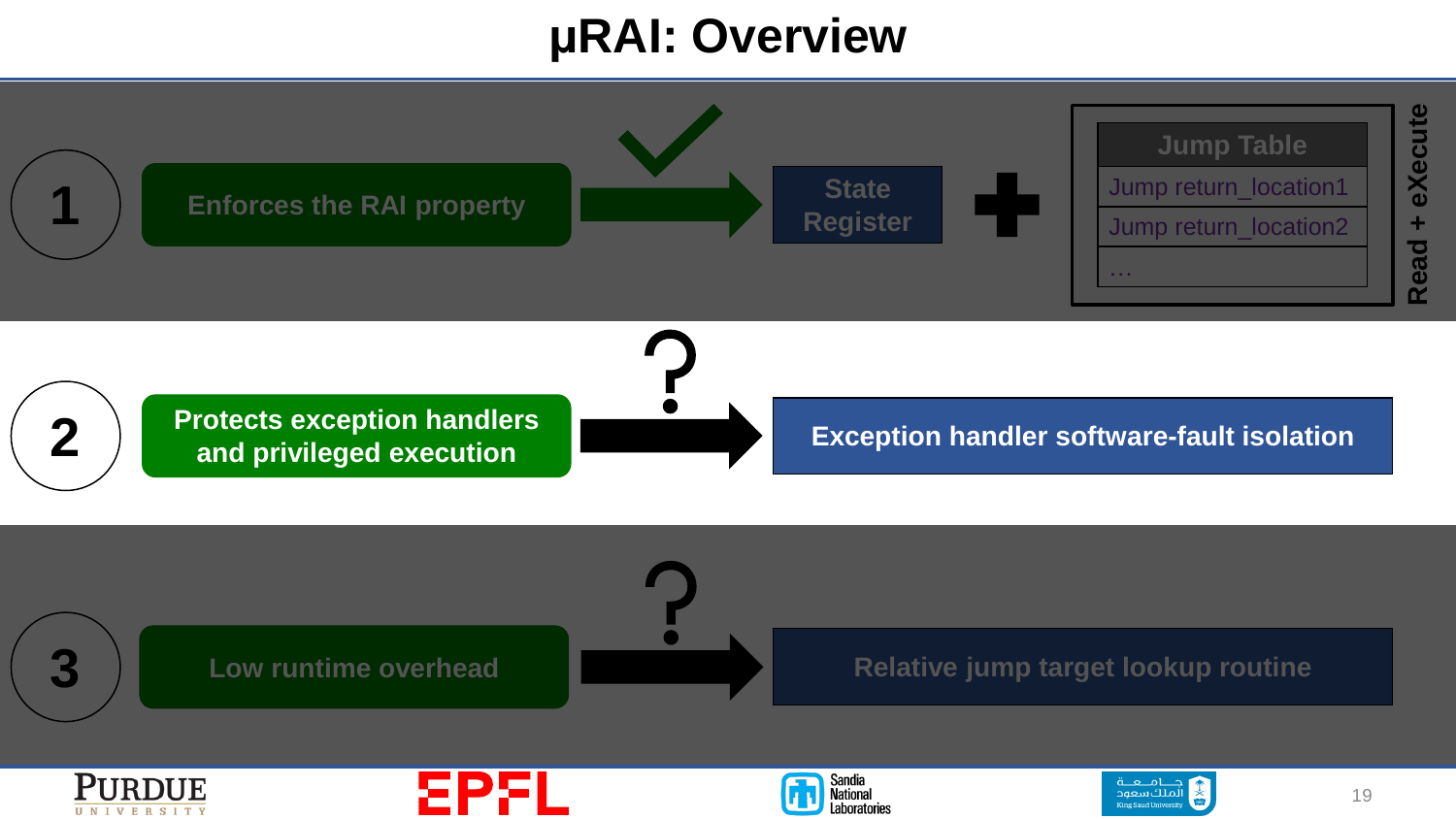### **μRAI: Enforce RAI for exception handlers**

**Software-Fault** • **Exception handlers execute with privileges Isolation**• Can disable the MPU  $\rightarrow$  enable code injection • Can corrupt exception stack frame  $\rightarrow$  break RAI property main **New Exception Handler** • **Solution:** • Apply SFI only to functions callable by exception handlers • Limit SFI overhead compared to full-SFI Func1 Func2 Privileged **MPU** Func3 **VTOR Safe region** Func6 Func4 Rivers  $\bullet$ Sandia<br>National in o ni  $newfln$ 20 Laboratories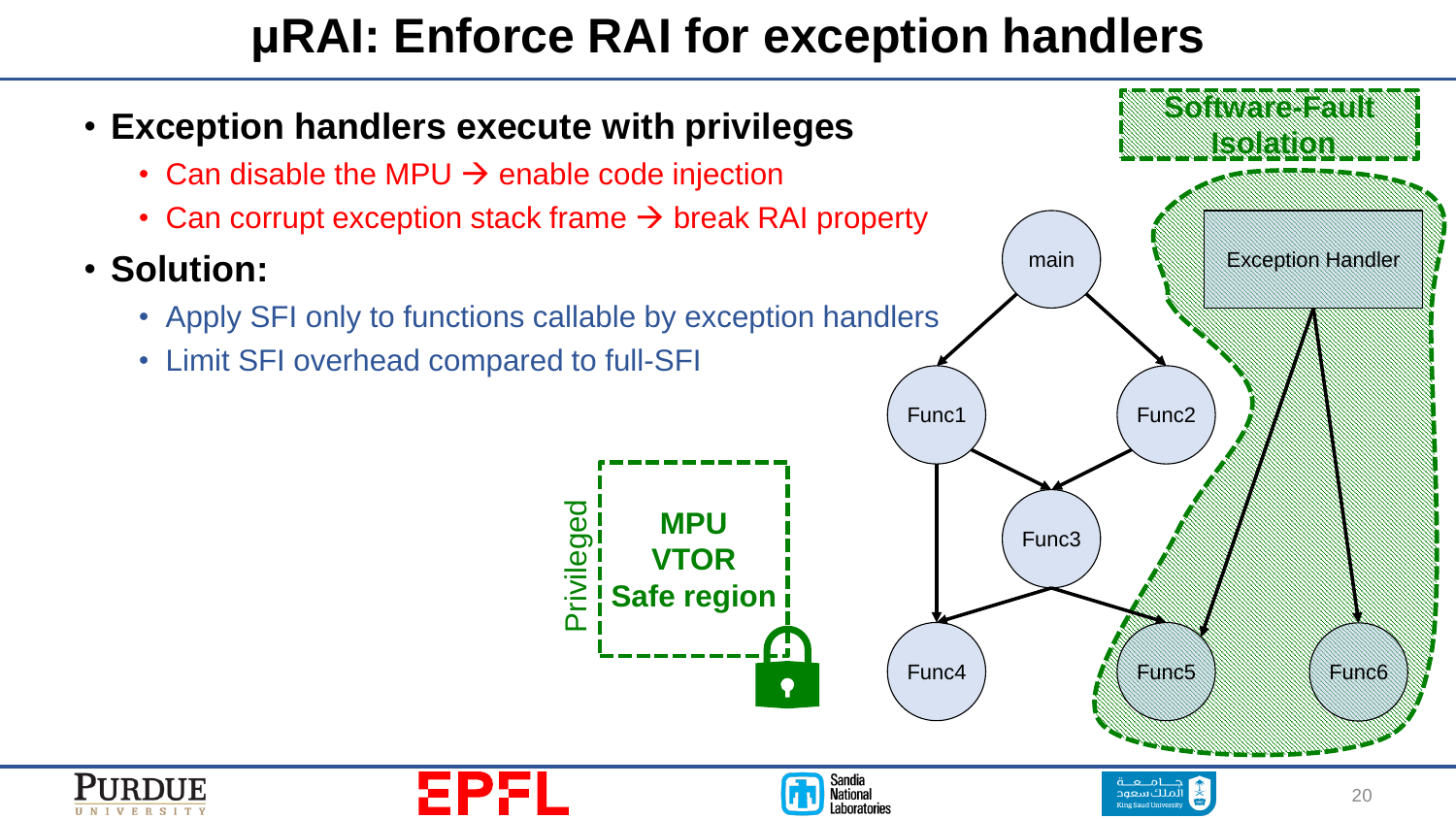#### **μRAI: Overview**

![](_page_20_Figure_1.jpeg)

**UNIVERSITY** 

King Saud Un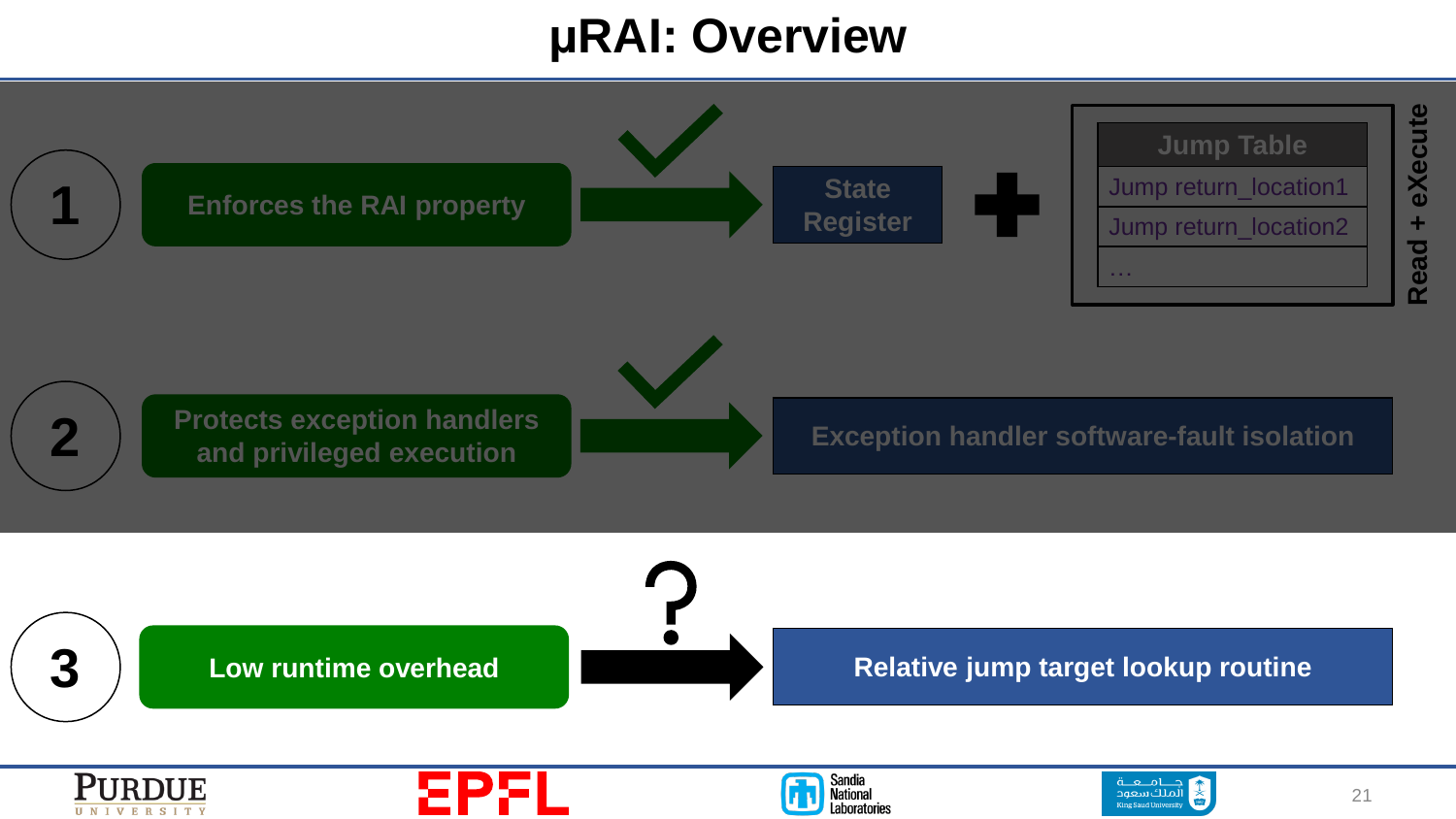## **Target Lookup Routine (TLR)**

- **How can we find the correct direct jump in the FLT efficiently?**
	- Use a relative jump before the FLT
	- Resolve the correct return location efficiently regardless of FLT size

![](_page_21_Figure_4.jpeg)

![](_page_21_Picture_5.jpeg)

![](_page_21_Picture_6.jpeg)

![](_page_21_Picture_7.jpeg)

![](_page_21_Picture_8.jpeg)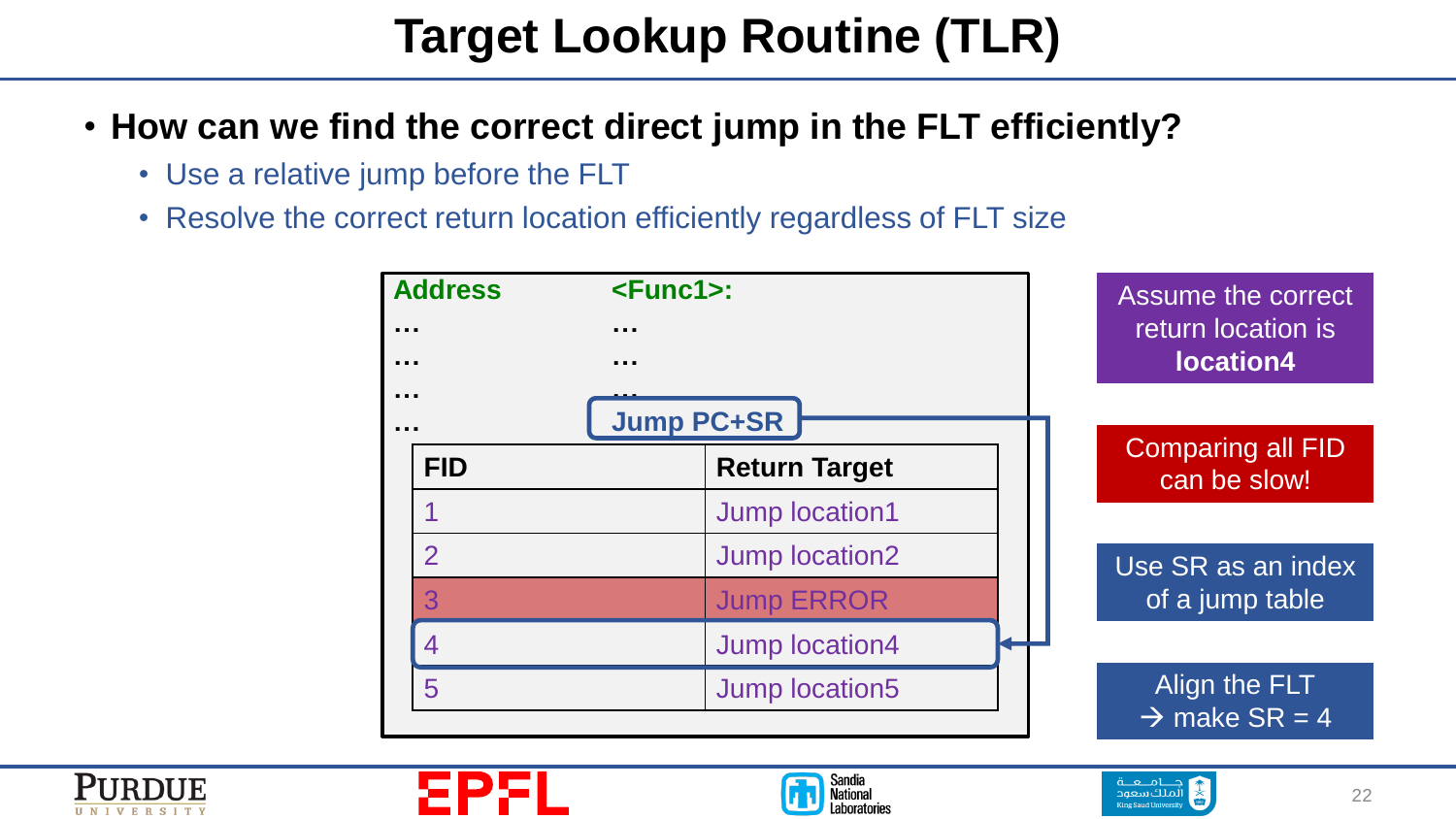#### **μRAI: Overview**

![](_page_22_Figure_1.jpeg)

![](_page_22_Picture_2.jpeg)

![](_page_22_Picture_3.jpeg)

![](_page_22_Picture_4.jpeg)

![](_page_22_Picture_5.jpeg)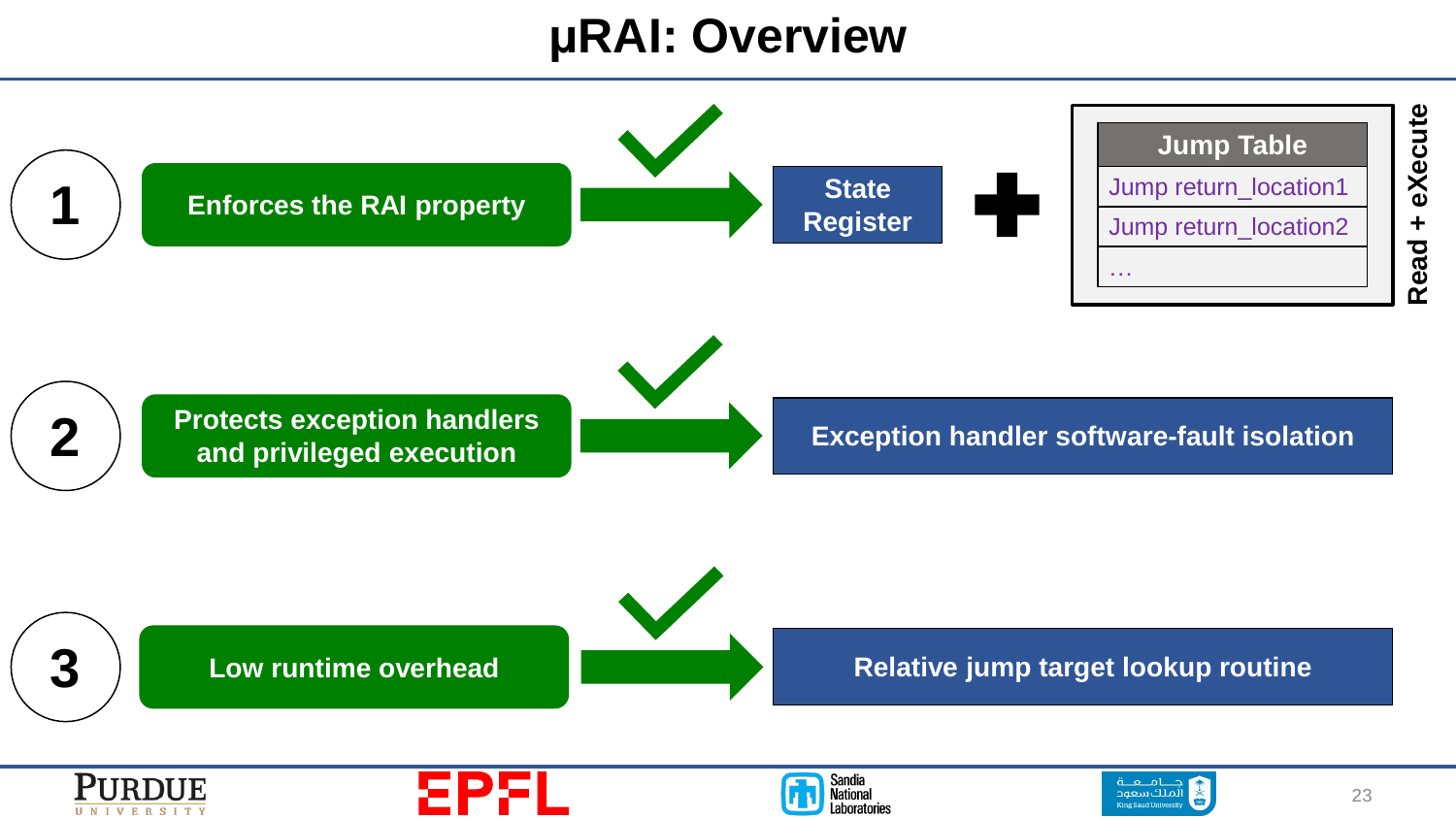#### **Evaluation**

- **Five MCUS applications on Cortex-M4:**
	- PinLock
	- FatFs\_uSD
	- FatFs\_RAM
	- LCD\_uSD
	- Animation
- **CoreMark benchmark[1]**
	- Standard MCUS performance benchmark

**[1] EEMBC, "Coremark - industry-standard benchmarks for embedded systems," http://www.eembc.org/coremark**

![](_page_23_Picture_10.jpeg)

![](_page_23_Picture_11.jpeg)

![](_page_23_Picture_12.jpeg)

![](_page_23_Picture_13.jpeg)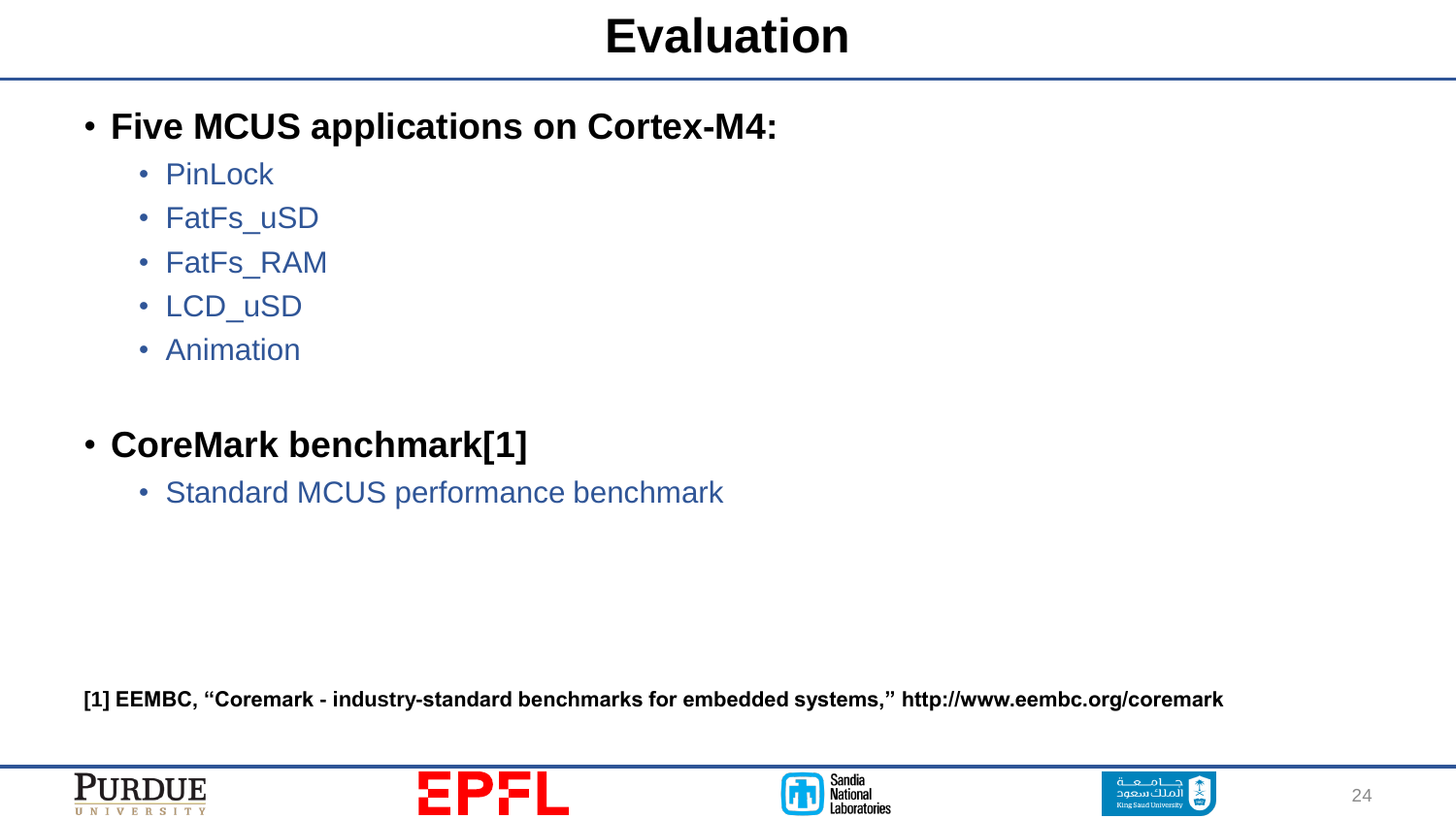### **Security Evaluation Using PinLock: Unlock The Lock**

![](_page_24_Figure_1.jpeg)

![](_page_24_Figure_3.jpeg)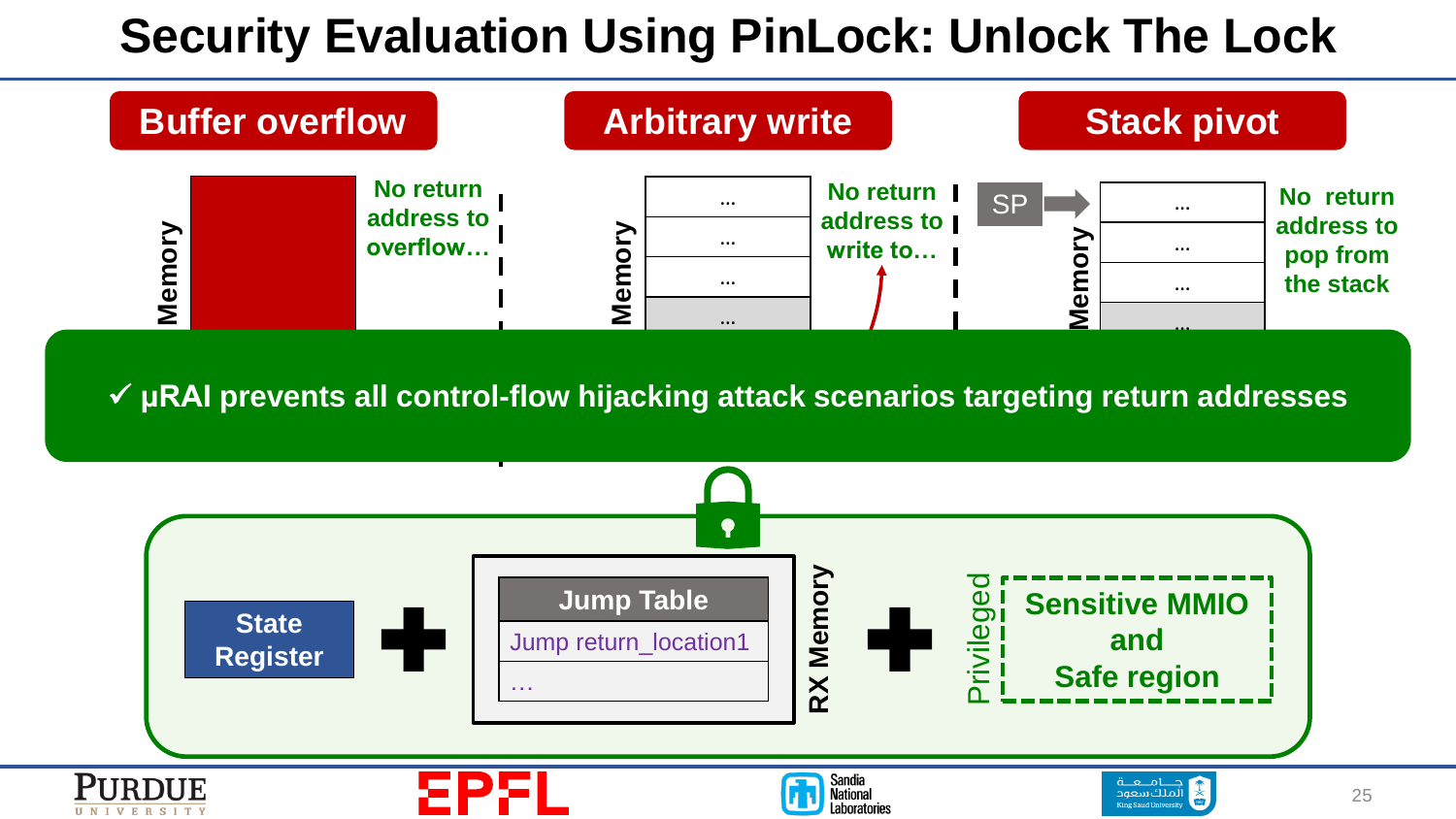#### **Performance results**

![](_page_25_Figure_1.jpeg)

- **Requiring full-SFI results in high overhead** → **average of 130.5%**
- **μRAI results in low overhead** → **average of 0.1%**

![](_page_25_Picture_4.jpeg)

![](_page_25_Picture_5.jpeg)

![](_page_25_Picture_6.jpeg)

![](_page_25_Picture_7.jpeg)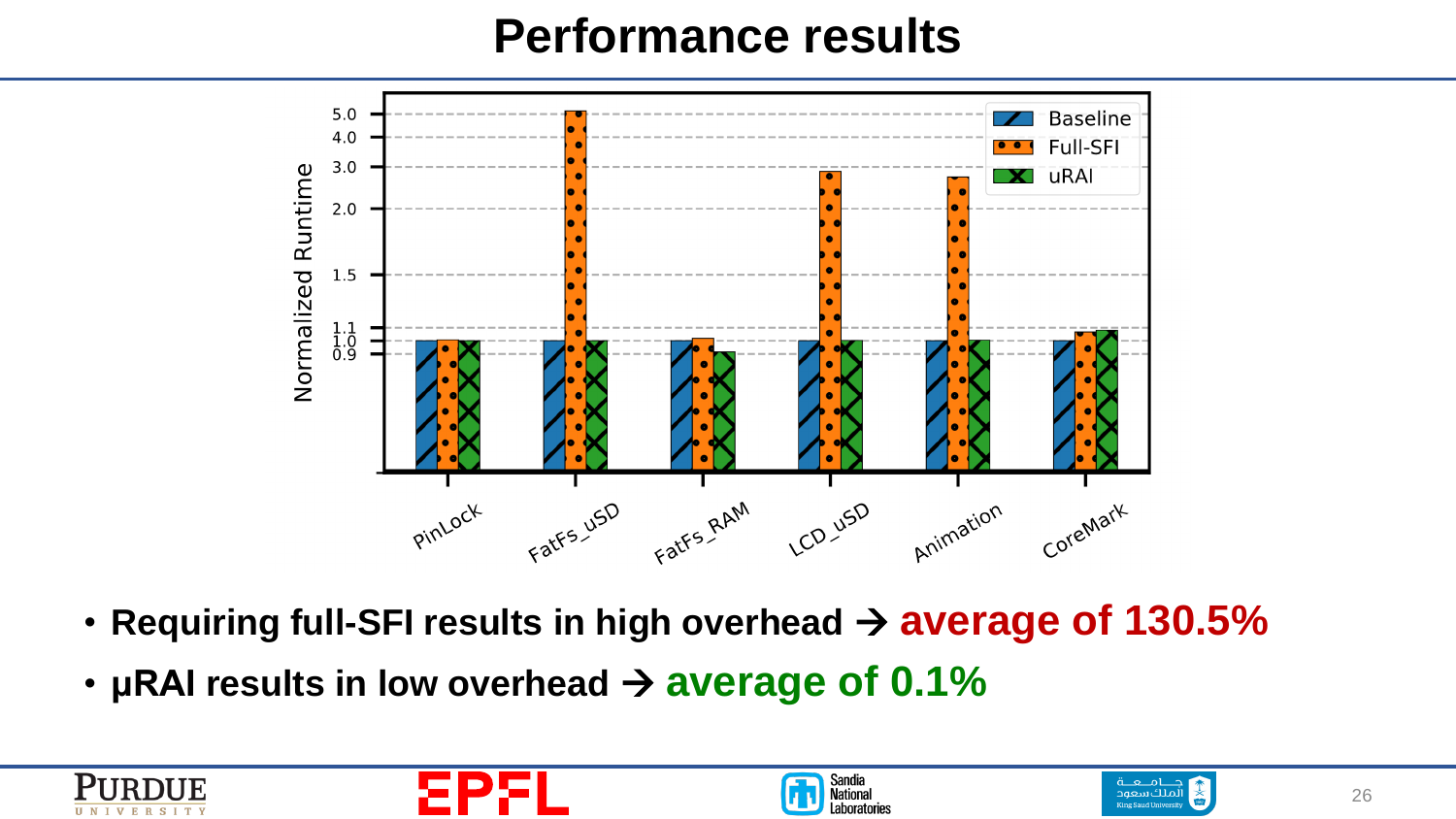- **Control-flow hijacking on MCUS is a threat**
- **μRAI secures MCUS against control-flow hijacking**
	- Enforces the RAI property for MCUS  $\rightarrow$  protects backward edges
	- Complemented with type-based CFI  $\rightarrow$  end-to-end code pointer protection
- **Presents a portable encoding scheme**
	- Does not require special hardware features (only a register and an MPU)
	- Applicable to other systems
- **Low runtime overhead**

#### **<https://github.com/embedded-sec/uRAI>**

![](_page_26_Picture_10.jpeg)

![](_page_26_Picture_11.jpeg)

![](_page_26_Picture_12.jpeg)

![](_page_26_Picture_13.jpeg)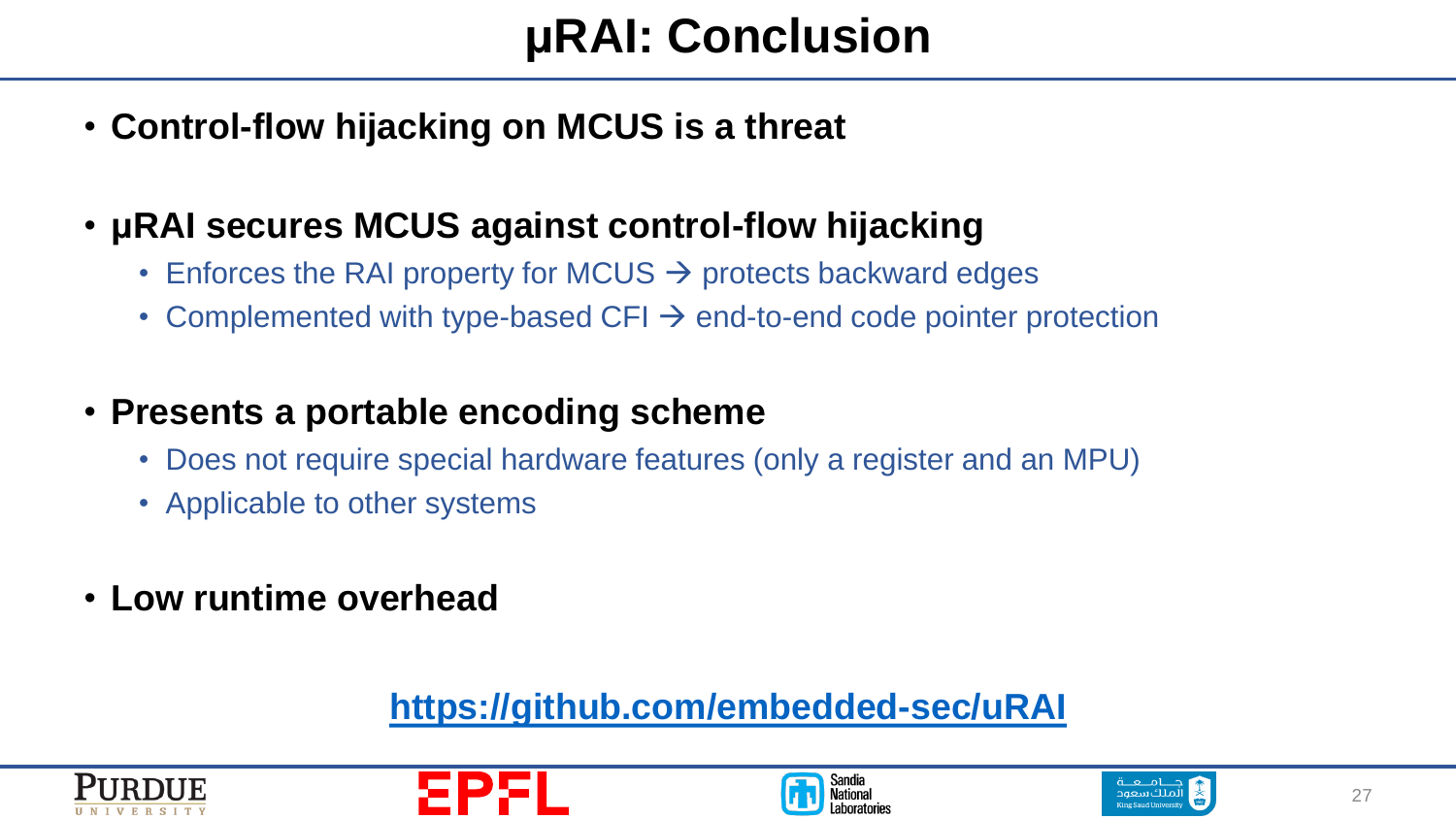# **Backup Slides**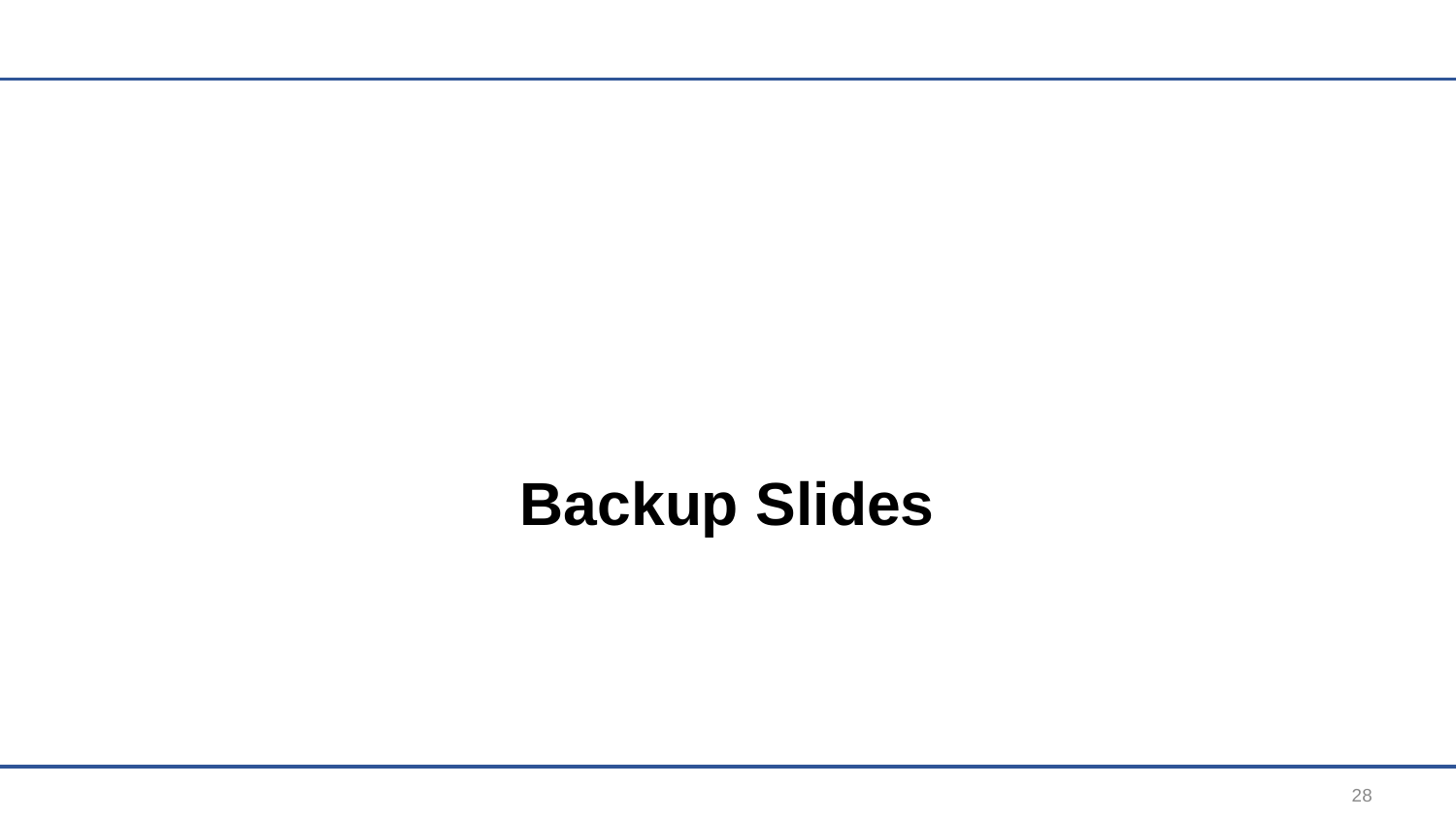### **Challenge: Path Explosion**

![](_page_28_Figure_1.jpeg)

**UNIVERSITY**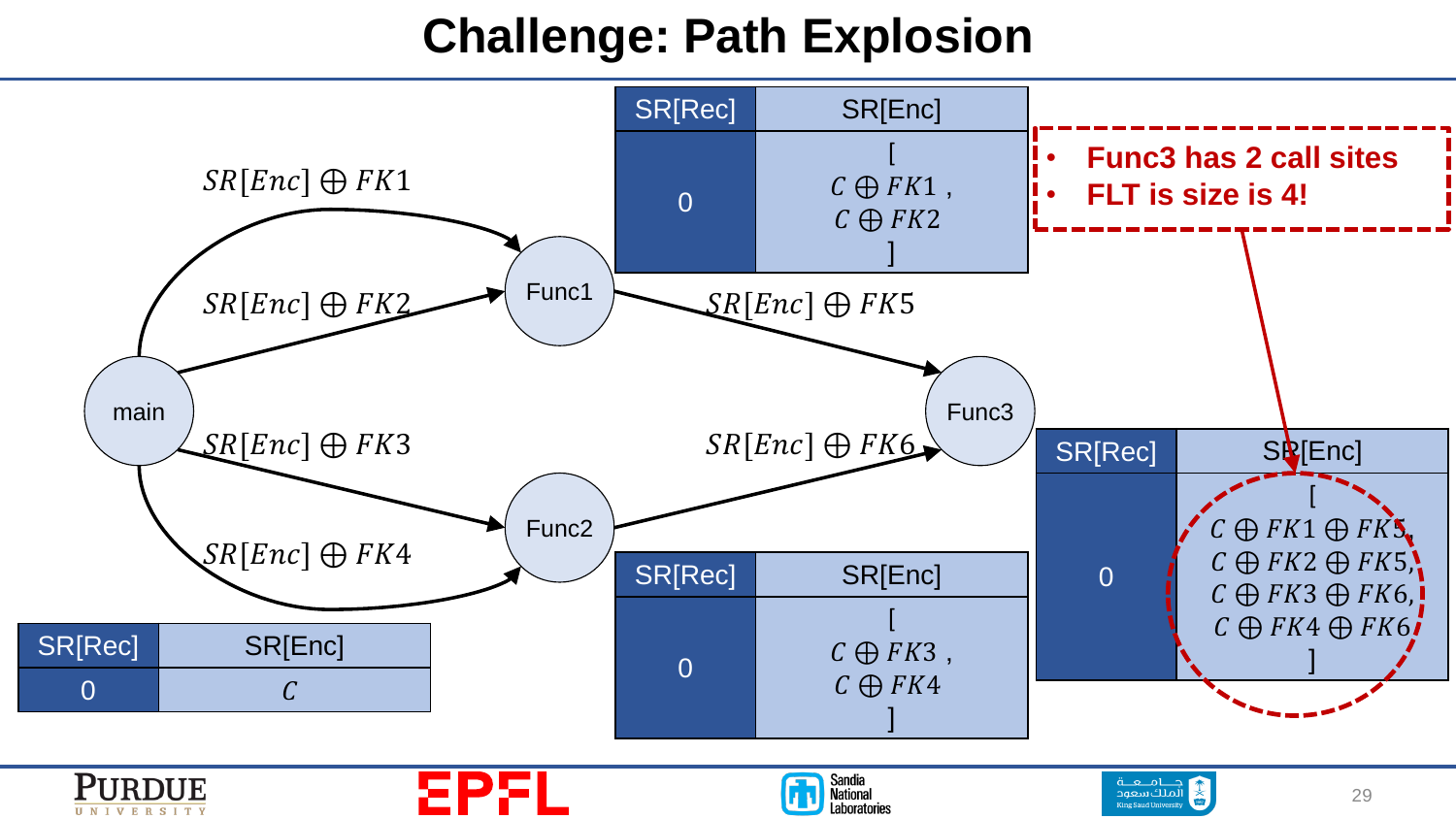### **Path Explosion Solution: Segmentation**

• **State register segmentation**

| <b>Recursion counter</b> |          | Encoded value     |           |                 |           |           |
|--------------------------|----------|-------------------|-----------|-----------------|-----------|-----------|
| (Higher N bits)          |          | (Lower 32-N bits) |           |                 |           |           |
| Segment 1                | $\cdots$ | Segment K         | Segment M | <b>Contract</b> | Segment 2 | Segment 1 |

• **Functions only use the bits in their assigned segment.**

![](_page_29_Picture_4.jpeg)

![](_page_29_Picture_5.jpeg)

![](_page_29_Picture_6.jpeg)

![](_page_29_Picture_7.jpeg)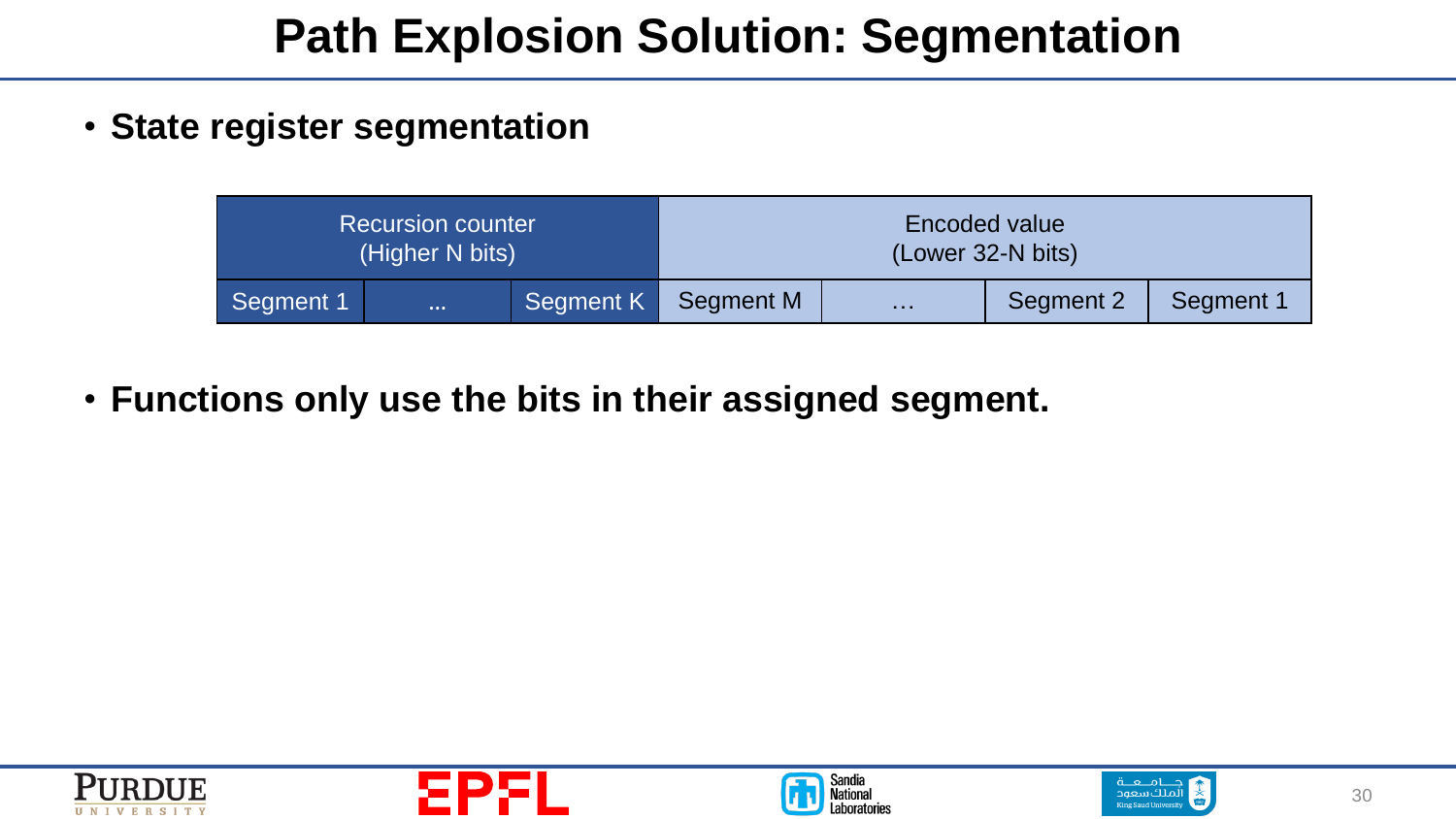### **Path Explosion Solution: Segmentation**

![](_page_30_Figure_1.jpeg)

![](_page_30_Picture_2.jpeg)

![](_page_30_Picture_3.jpeg)

![](_page_30_Picture_4.jpeg)

![](_page_30_Picture_5.jpeg)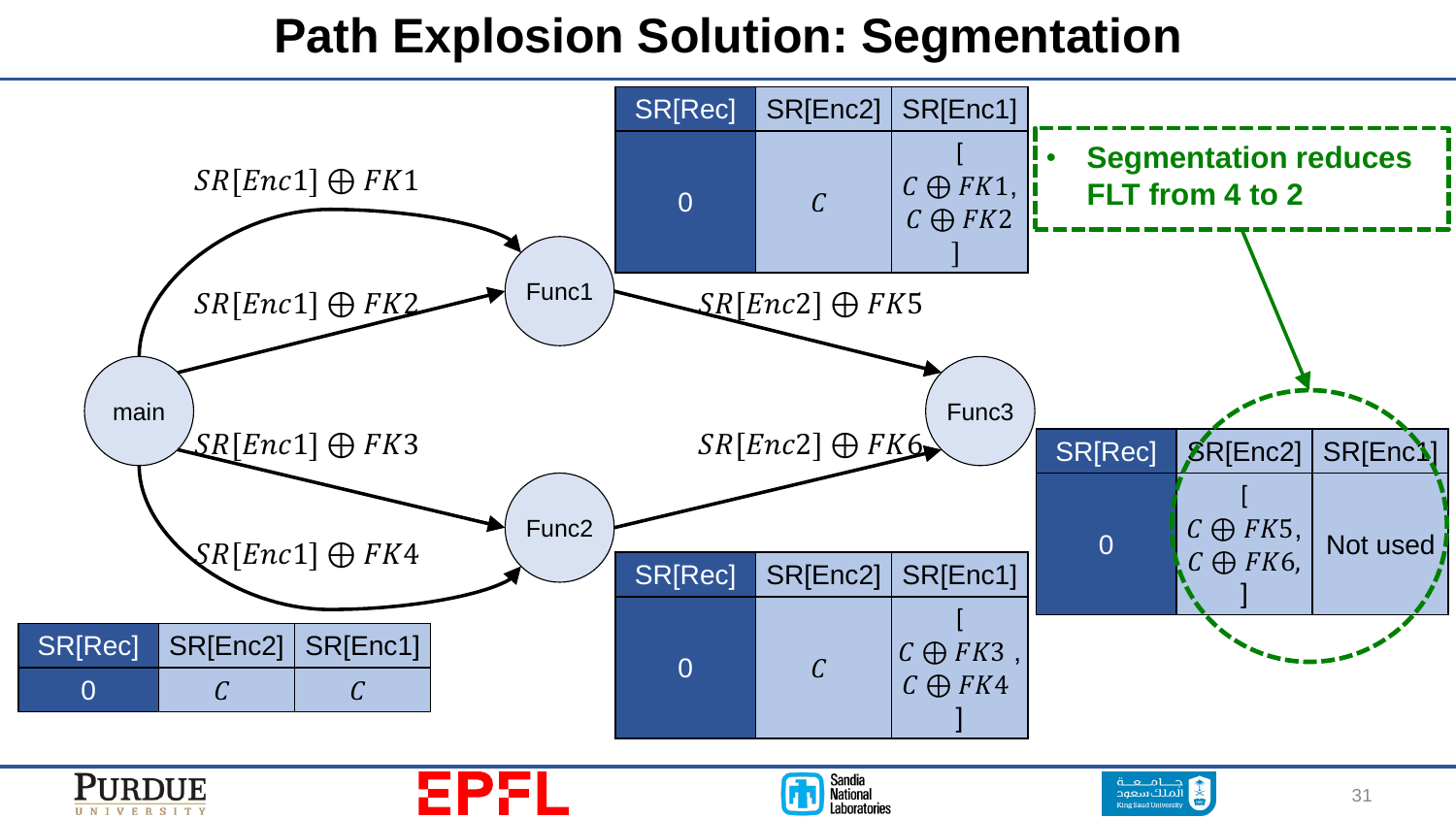### **μRAI: Scalability**

• **What if no more values can be found for the SR?**

• **Solution:**

- Partition the call graph if no solution is found
- Entering a new partition  $\rightarrow$  Save and reset the SR to a privileged safe region

Privileged

• Returning to a previous partition  $\rightarrow$  Restore the SR

![](_page_31_Picture_6.jpeg)

Laboratories

 $newfln$ 

32

![](_page_31_Picture_7.jpeg)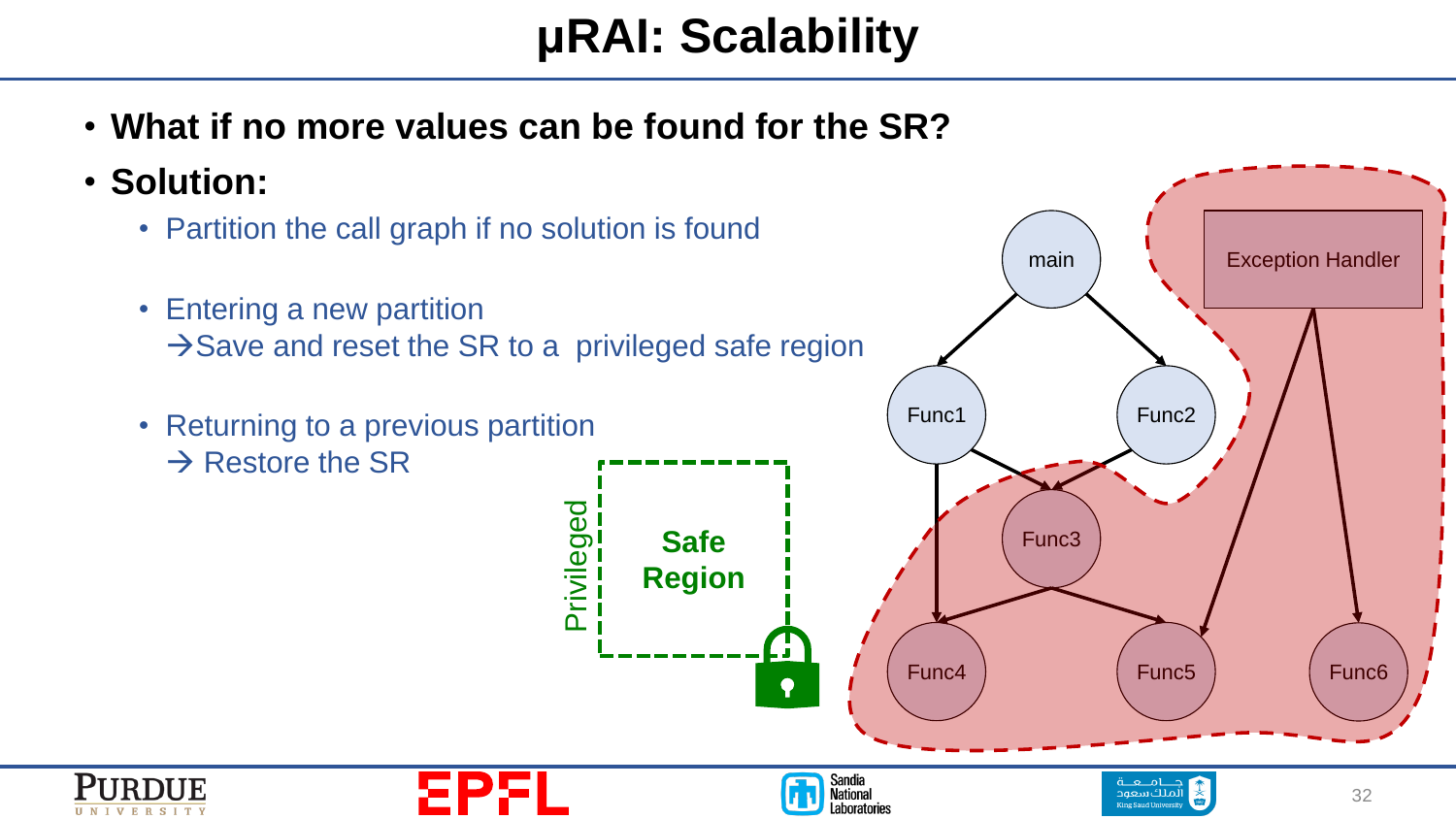### **Store Instructions Protected with EH-SFI**

| <b>App</b>          | # of Store instruction |                                    |                 |                          |  |
|---------------------|------------------------|------------------------------------|-----------------|--------------------------|--|
|                     | <b>Static</b>          | <b>Total</b>                       | (Static/Total)% | <b>Dynamic</b>           |  |
| <b>PinLock</b>      | 56                     | 516                                | 10.9            | $\overline{7}$           |  |
| FatFs_uSD           | 99                     | 1,802                              | 5.5             | 906K                     |  |
| <b>FatFs_RAM</b>    | $\overline{7}$         | 1,116                              | 0.6             | $\overline{7}$           |  |
| LCD_uSD             | 99                     | 2,814                              | 3.5             | 48K                      |  |
| <b>Animation</b>    | 99                     | 2,760                              | 3.6             | 66K                      |  |
| <b>CoreMark</b>     | 56                     | 1,024                              | 5.5             | $\overline{7}$           |  |
| U N I V E R S I T Y |                        | Sandia<br>National<br>Laboratories |                 | حــامــعــة<br>أملك سعود |  |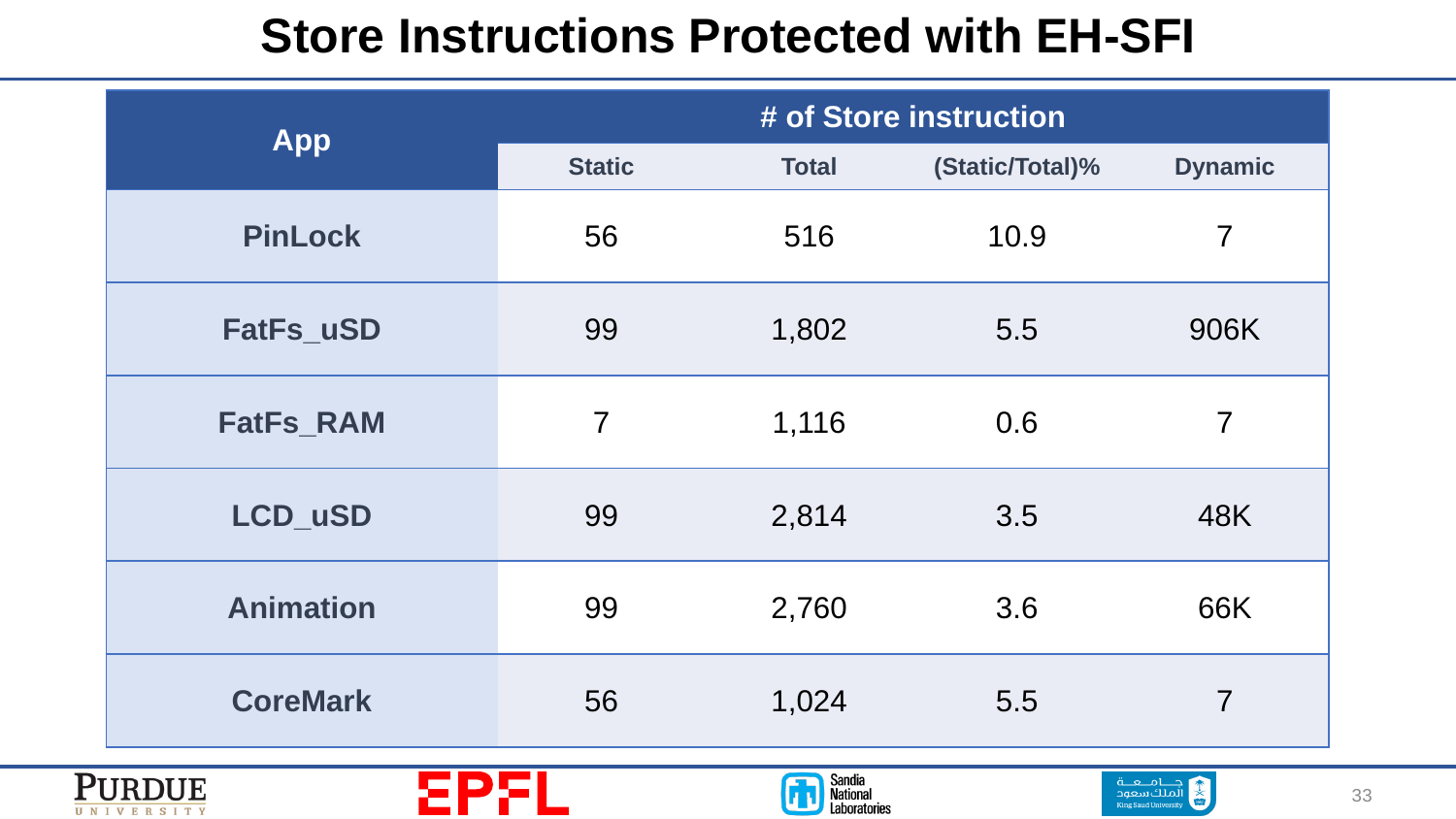### **SR Layout: Recursion**

![](_page_33_Figure_1.jpeg)

![](_page_33_Picture_2.jpeg)

![](_page_33_Picture_3.jpeg)

![](_page_33_Picture_4.jpeg)

![](_page_33_Picture_5.jpeg)